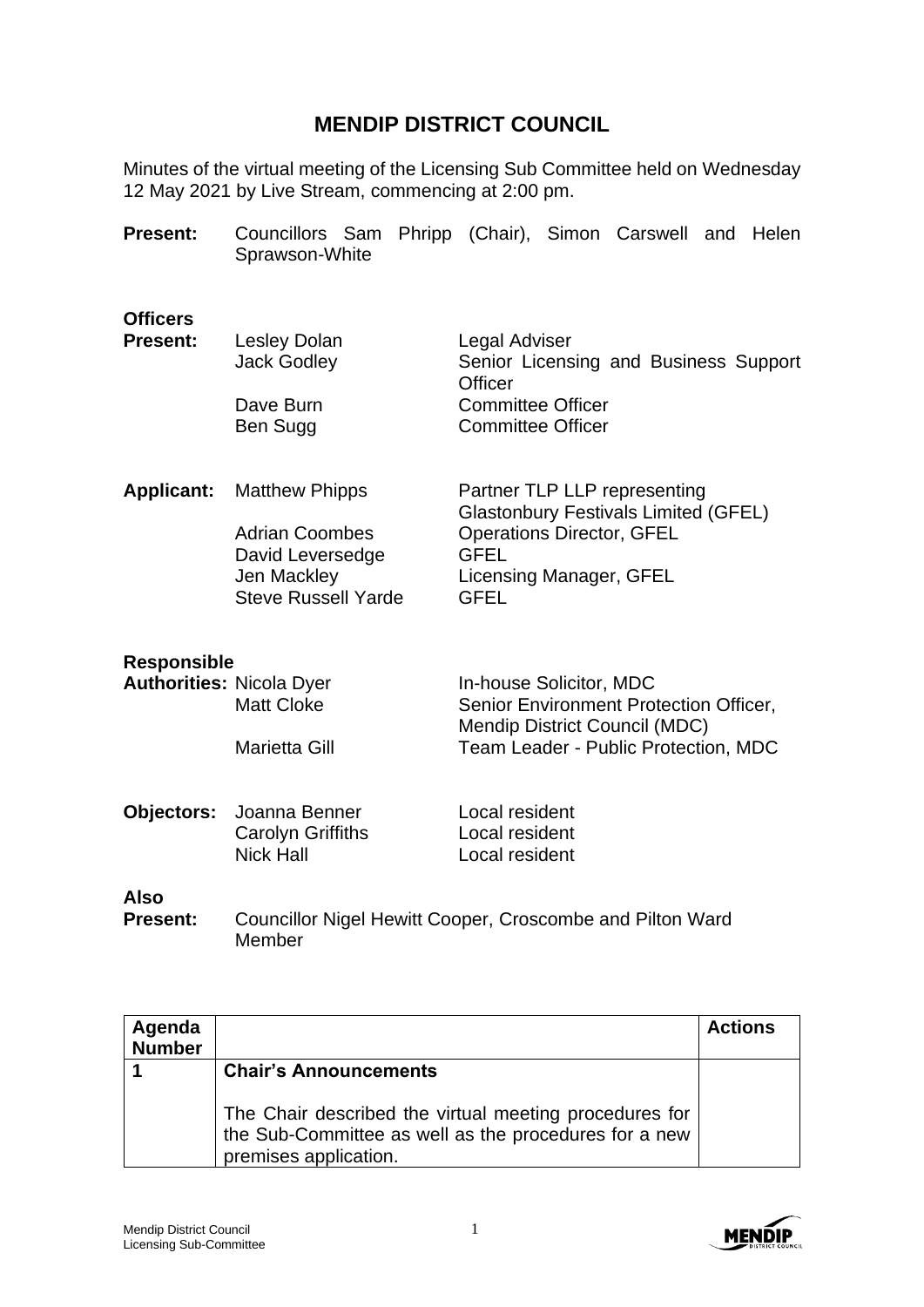|              | The Chair advised that in a normal licensing hearing, the<br>applicant would leave the room during the licensing Sub<br>Committee's deliberations, and then be readmitted to<br>hear the decision. However, in view of the limitations of<br>Microsoft Teams software, this was not possible. Instead,<br>the meeting would end just before the Sub Committee's<br>private deliberations and the parties would then be<br>advised of the decision directly. The Chair added that<br>whilst the Sub-Committee was not obliged to publish its<br>decision on the day of the hearing, it was statutorily<br>required to publish its decision within five working days of<br>the hearing.<br>The Chair then invited those present to introduce<br>themselves. |  |
|--------------|-----------------------------------------------------------------------------------------------------------------------------------------------------------------------------------------------------------------------------------------------------------------------------------------------------------------------------------------------------------------------------------------------------------------------------------------------------------------------------------------------------------------------------------------------------------------------------------------------------------------------------------------------------------------------------------------------------------------------------------------------------------|--|
| $\mathbf{2}$ | Apologies and Reconstitution of Membership                                                                                                                                                                                                                                                                                                                                                                                                                                                                                                                                                                                                                                                                                                                |  |
|              | None.                                                                                                                                                                                                                                                                                                                                                                                                                                                                                                                                                                                                                                                                                                                                                     |  |
| 3            | <b>Declaration of Interests</b>                                                                                                                                                                                                                                                                                                                                                                                                                                                                                                                                                                                                                                                                                                                           |  |
|              | Councillor Carswell advised that he had been in meetings<br>as a Portfolio Holder with Mr Robert Richards, but had not<br>met him personally.                                                                                                                                                                                                                                                                                                                                                                                                                                                                                                                                                                                                             |  |
| 4            | <b>Licensing Hearing</b>                                                                                                                                                                                                                                                                                                                                                                                                                                                                                                                                                                                                                                                                                                                                  |  |
|              | Prior to the presentation of the Licensing Officer's report,<br>the Chair advised that there were three matters that<br>needed to be addressed, and called upon the Legal<br>Adviser to read aloud a statement in connection with<br>those matters which related to -                                                                                                                                                                                                                                                                                                                                                                                                                                                                                     |  |
|              | 1. The legal position in connection with determining this<br>application by means of a virtual hearing<br>2. The position regarding the Council's Statement of<br>Licensing Policy as there was currently no adopted<br>policy, the previous one having expired in January<br>2021; and<br>3. The revised procedure Note for New Premises<br>Hearings.                                                                                                                                                                                                                                                                                                                                                                                                    |  |
|              | The Legal Adviser made the following detailed statement<br>as set out below.                                                                                                                                                                                                                                                                                                                                                                                                                                                                                                                                                                                                                                                                              |  |
|              | 1. Virtual Hearings                                                                                                                                                                                                                                                                                                                                                                                                                                                                                                                                                                                                                                                                                                                                       |  |
|              | "On 1 April 2020, regulations made under section 78 of<br>the Coronavirus Act 2020, the Local Authorities and                                                                                                                                                                                                                                                                                                                                                                                                                                                                                                                                                                                                                                             |  |

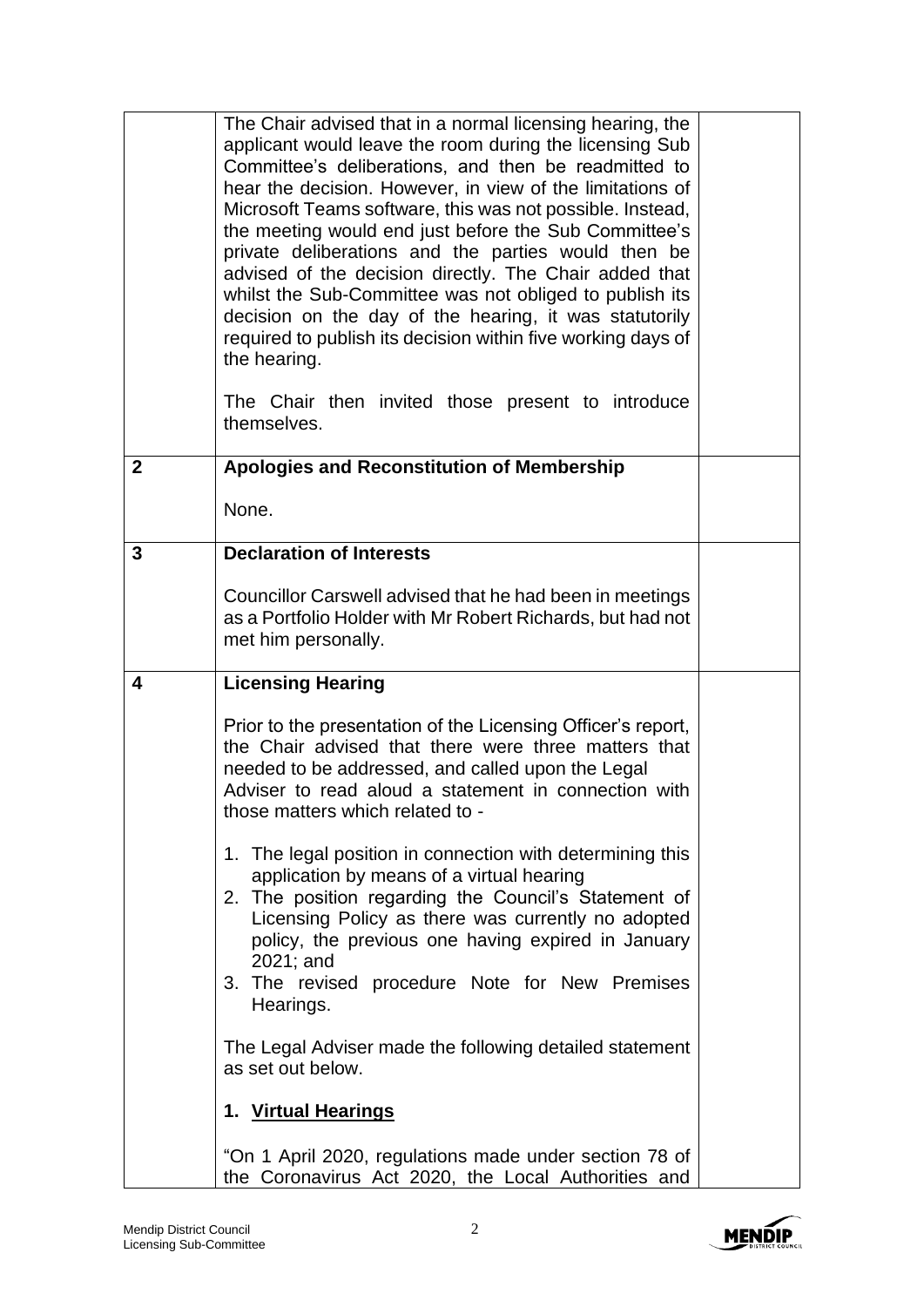| Police and Crime Panels (Coronavirus) (Flexibility of<br>Local Authority and Police and Crime Panel Meetings)<br>(England and Wales) Regulations 2020 (SI 2020/392) -<br>'the Flexibility Regulations' permitted local authority<br>meetings required on or before the 7 May 2021, to be held<br>remotely. These provisions have not been extended.                                                                   |  |
|-----------------------------------------------------------------------------------------------------------------------------------------------------------------------------------------------------------------------------------------------------------------------------------------------------------------------------------------------------------------------------------------------------------------------|--|
| On the 28 April 2021, in a handed down decision, in what<br>has become known as the 'Hertfordshire Case' the High<br>Court concluded that primary legislation would be<br>required to allow local authority 'meetings' post 7 May<br>2021 under the Local Government Act 1972, to take place<br>remotely.                                                                                                             |  |
| On the 28 April 2021, the Institute of Licensing reporting<br>on the High Court decision, provided advice as to whether<br>hearings under the Licensing Act 2003 are affected. The<br>advice refers to Paragraph 43 of the Institute's 'Protocol<br>for licence applications and hearings under the Licensing<br>Act 2003 during the COVID-19 pandemic' published in<br>April 2020 and updated, which states -        |  |
| 'Whilst the new Coronavirus Regulations (in both England<br>and Wales) remove any residual doubts about the legality<br>of remote licensing hearings, and enable Council's to<br>make their own standing orders to facilitate their conduct,<br>in our view, the specific licensing provisions already in<br>existence enable remote hearings, in any event, to<br>lawfully take place under the Licensing Act 2003.' |  |
| The Licensing Authority has considered that advice and<br>is satisfied that this hearing this afternoon can lawfully<br>take place remotely."                                                                                                                                                                                                                                                                         |  |
| 2. The Licensing Authority's Statement of<br><b>Licensing Policy</b>                                                                                                                                                                                                                                                                                                                                                  |  |
| "The most recently published Statement of Licensing<br>Policy which came into effect on the 7 January 2016,<br>expired in January 2021 and presently there is no<br>currently adopted policy in place.                                                                                                                                                                                                                |  |
| Leading Counsel's Advice (Mr Philip Kolvin QC) has been<br>sought in relation to the discharge of licensing functions<br>under the Licensing Act 2003, pending the adoption of a<br>new policy and specifically in relation to this hearing.<br>The Advice received states:                                                                                                                                           |  |
| 'This case involves the clash of 2 imperatives:                                                                                                                                                                                                                                                                                                                                                                       |  |

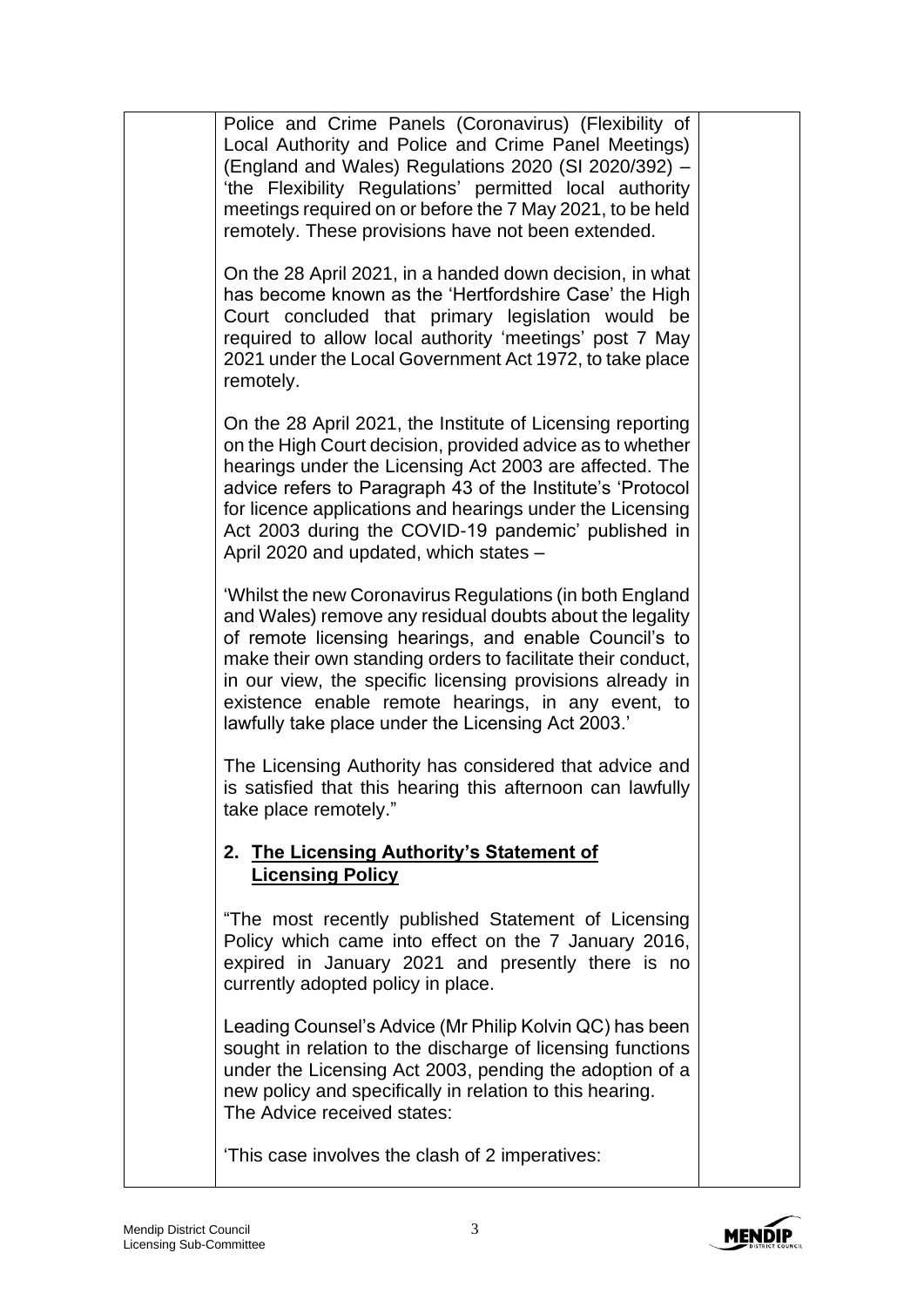| Section 5 of the Licensing Act 2003 requires the<br>policy to be determined in respect of each five-<br>year period.                                                                                                                                                                                                                                                                                                                                                                                                                                                                                                                                                                                                                                                                                                                                                                                                                                                                                                          |  |
|-------------------------------------------------------------------------------------------------------------------------------------------------------------------------------------------------------------------------------------------------------------------------------------------------------------------------------------------------------------------------------------------------------------------------------------------------------------------------------------------------------------------------------------------------------------------------------------------------------------------------------------------------------------------------------------------------------------------------------------------------------------------------------------------------------------------------------------------------------------------------------------------------------------------------------------------------------------------------------------------------------------------------------|--|
| Regulations 4, 5 and Schedule 1 of the Licensing<br>Act 2003 (Hearings) Regulations require hearings<br>to be held within 20 working days beginning with<br>the day after the end of the period during which<br>representations may be made under section 17.                                                                                                                                                                                                                                                                                                                                                                                                                                                                                                                                                                                                                                                                                                                                                                 |  |
| The Act does not expressly resolve that clash. It does not<br>say that no hearing may proceed if the licensing authority<br>has failed to publish its policy. Nor does it say that the<br>hearing must proceed regardless of whether there is an<br>extant policy. The reason for this is simply that Parliament<br>expected there to be an extant policy and so the clash did<br>not need to be catered for.                                                                                                                                                                                                                                                                                                                                                                                                                                                                                                                                                                                                                 |  |
| However, now the clash has arisen, the question is what<br>are the authorities' duties? To my mind that is easily<br>resolved. The authority is in continuing breach of its duty<br>to publish a policy. But it is not yet in breach of its duty to<br>hold a hearing. However, if it fails to hold a hearing it will<br>have compounded its initial breach of duty (to publish a<br>policy) with a further breach of duty (to hold a hearing). In<br>breach of the first duty it may be, but it should not and<br>must not compound that by breaching the second duty. It<br>must proceed to hold the hearing. Were it otherwise, then<br>it would not be in a position to determine any licence<br>applications until it has published a consultation draft<br>policy, consulted upon it and then adopted it, which is<br>bound to take months. During that whole period, licence<br>applications would be paralysed. That is an unappealing<br>vista, and I do not consider that it is one required by the<br>legislation. |  |
| How, then, should the licensing sub-committee go about<br>determining the application? In my view, it is not required<br>as a matter of law to disregard its former policy. It should<br>consider the extent to which the policy provisions remain<br>relevant to the circumstances as they present themselves<br>and give the policy such weight as they think fit, having<br>regard to its relevance and its age.                                                                                                                                                                                                                                                                                                                                                                                                                                                                                                                                                                                                           |  |
| I have not found a case directly in point, although some<br>analogy is to be found in Peel Investments (North)<br><b>Limited v Secretary of State for Housing Communities</b><br>and Local Government [2019] EWHC 2143 (Admin) in<br>which the Administrative Court upheld the decision of a<br>planning inspector that an out of date plan might continue                                                                                                                                                                                                                                                                                                                                                                                                                                                                                                                                                                                                                                                                    |  |

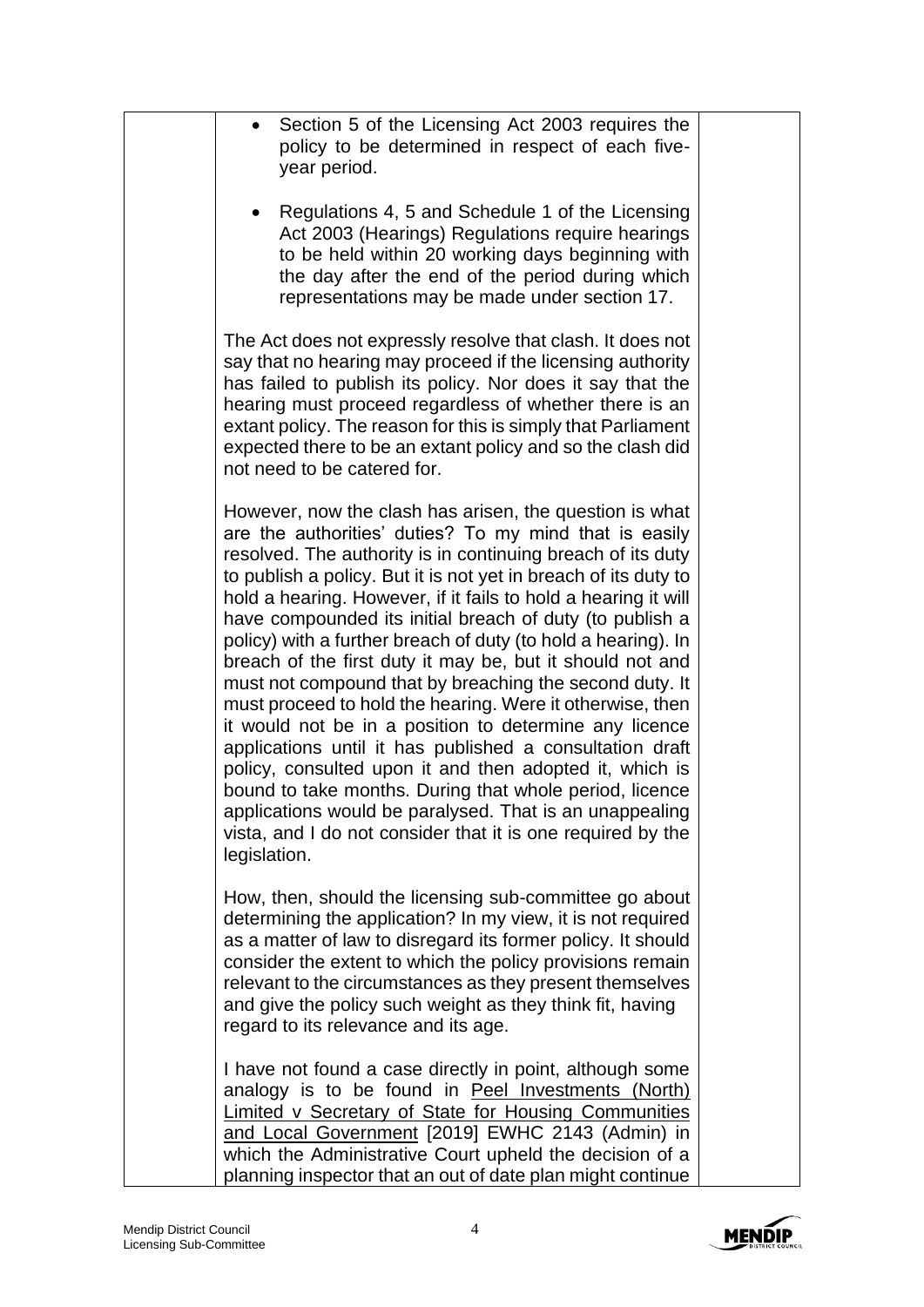to be given weight, depending on the exercise of planning judgment. To my mind, it would be harder for an authority to give weight to a negative policy – such as a cumulative impact policy – once it has expired than a policy which simply sets out how the authority will come to exercise its licensing judgment. In the latter case, while acknowledging that the policy is out of date and so cannot have the same weight as it would have if current, there is no reason why it cannot be taken into account as a relevant consideration in the licensing balance.'

For these reasons, I advise against any postponement of the hearing. The decision should acknowledge that there is no current licensing policy, and should reflect whether any and if so, what weight has been given to the former policy, with reasons."

## **3. Revised Procedure Note for New Premises Hearings**

"On the 6 May 20201 an updated procedure document 'Virtual Hearings Procedure for New Premises Applications' was circulated to all parties by the Democratic Services Team at Mendip to replace the document at page 4 of the Agenda – 'Procedure for New Premises Hearings'. This document has been updated to reflect that the meeting will be a virtual hearing.

One of the Other Parties, Mr Hall has commented as follows:

'For the record I note that under Section 7(1) of The Licensing Act 2003 (Hearings) Regulations 2005 says "The notice of hearing shall be accompanied by......(c) the procedure to be followed at the hearing". Not only did this updated procedure not accompany the notice of the hearing but it came less than five working days before tomorrow's hearing.

I understand that this can be considered prejudicial to the preparation of our case and should be reviewed by the sub-committee at tomorrow's hearing.'

Pursuant to the Licensing Act 2003 (Hearings) Regulations 2005 (as amended), under the section entitled *Irregularities* 

Regulation 31 states: - 'Any irregularity resulting from any failure to comply with any provision of these Regulations,

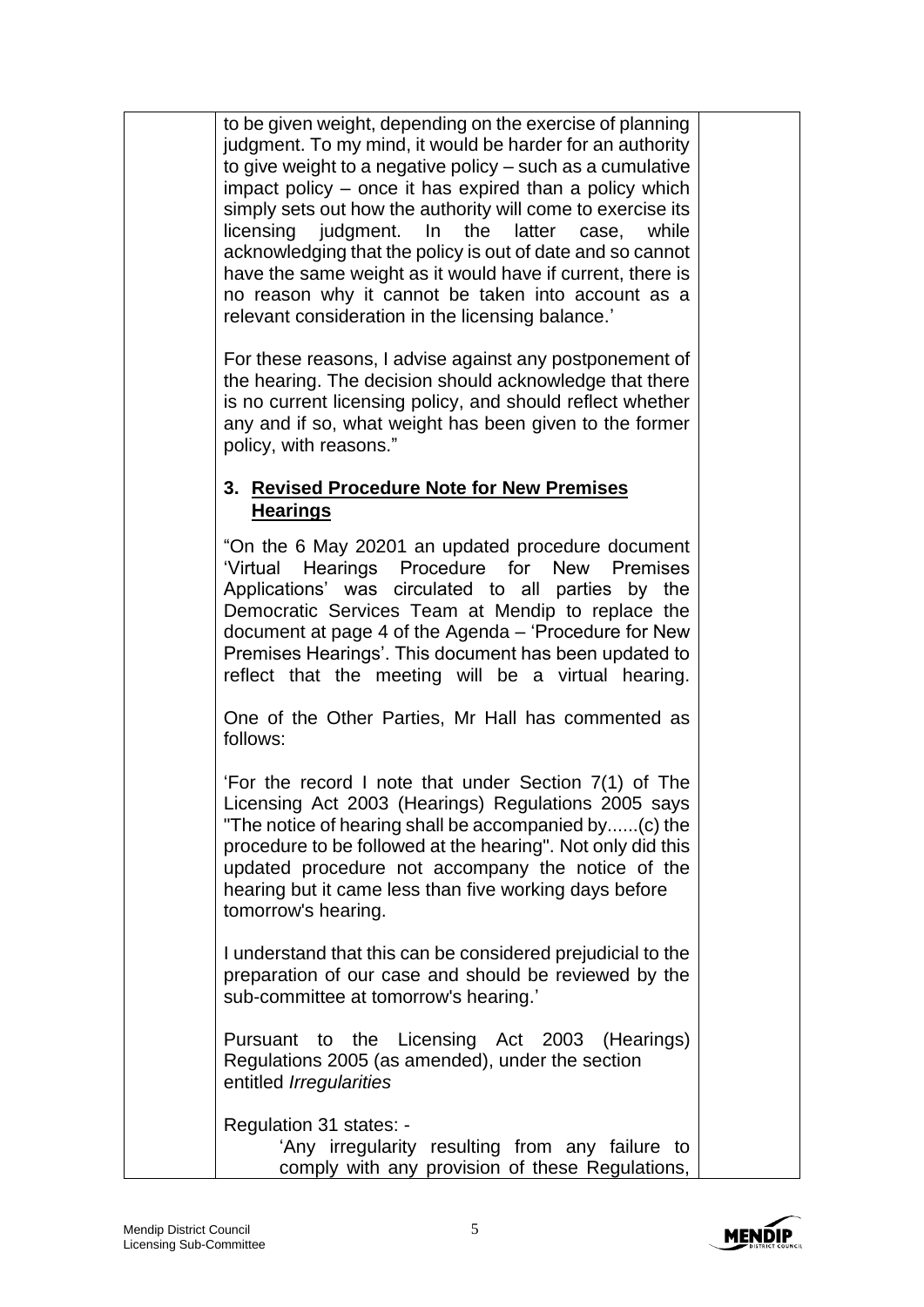| before the authority has made a determination<br>shall not of itself render the proceedings void.'                                                                                                                                                                                                                                                                                                                                                                                                                                                                            |  |
|-------------------------------------------------------------------------------------------------------------------------------------------------------------------------------------------------------------------------------------------------------------------------------------------------------------------------------------------------------------------------------------------------------------------------------------------------------------------------------------------------------------------------------------------------------------------------------|--|
| Regulation 32 states: -<br>'In any case of such irregularity, the authority shall,<br>if it considers that any person may have been<br>prejudiced as a result of the irregularity, take steps<br>as it thinks fit to cure the irregularity before<br>reaching its decision.'                                                                                                                                                                                                                                                                                                  |  |
| The Licensing Sub-Committee have examined the<br>differences between the two documents and do not<br>consider that there is prejudice to any party as a result of<br>the changes to the document."                                                                                                                                                                                                                                                                                                                                                                            |  |
| The Chair then advised the Applicant and the Other<br>Parties that following the despatch of the Agenda a<br>number of documents had been circulated, for which both<br>parties had advised they wished to rely on. These<br>documents were circulated on the Updates and<br>Amendments paper, which was circulated to all parties<br>prior to the meeting. In order to assist, the Chair advised<br>that the Sub-Committee had considered the documents<br>circulated and would exercise his ruling as to their<br>acceptance, or not, in his capacity as Chair, as follows: |  |
| <b>Appendix A</b> - Site Location Plan for Camping 84 ha at<br>Worthy Farm from $21^{st}$ June 2021 - This was declined<br>as it was not considered relevant to the application.                                                                                                                                                                                                                                                                                                                                                                                              |  |
| <b>Appendix B - the draft Minutes Pilton Parish Council 7th</b><br>April, Chair failed to declare he was employed by the<br>Applicant - This was declined as it was not considered<br>relevant to the application.                                                                                                                                                                                                                                                                                                                                                            |  |
| <b>Appendix C</b> - HM Government Publication – Fire Safety<br>risk Assessment Open Air Events and Venues - This was<br>declined as the lead on fire safety is the Fire and<br>Rescue Service who did not lodge a representation<br>as the Responsible Authority, on this application.                                                                                                                                                                                                                                                                                        |  |
| <b>Appendix D - letter from Mendip District Council to Mr C</b><br>Edwards, Worthy Farm - variation/removal of Planning<br>Conditions - This was declined as the planning<br>matters do not fall within the remit of the Licensing<br><b>Sub-Committee.</b>                                                                                                                                                                                                                                                                                                                   |  |
| Appendix E - Worthy Farm Concerts September 2021 -<br>Sound Management Plan - This was permitted as it                                                                                                                                                                                                                                                                                                                                                                                                                                                                        |  |

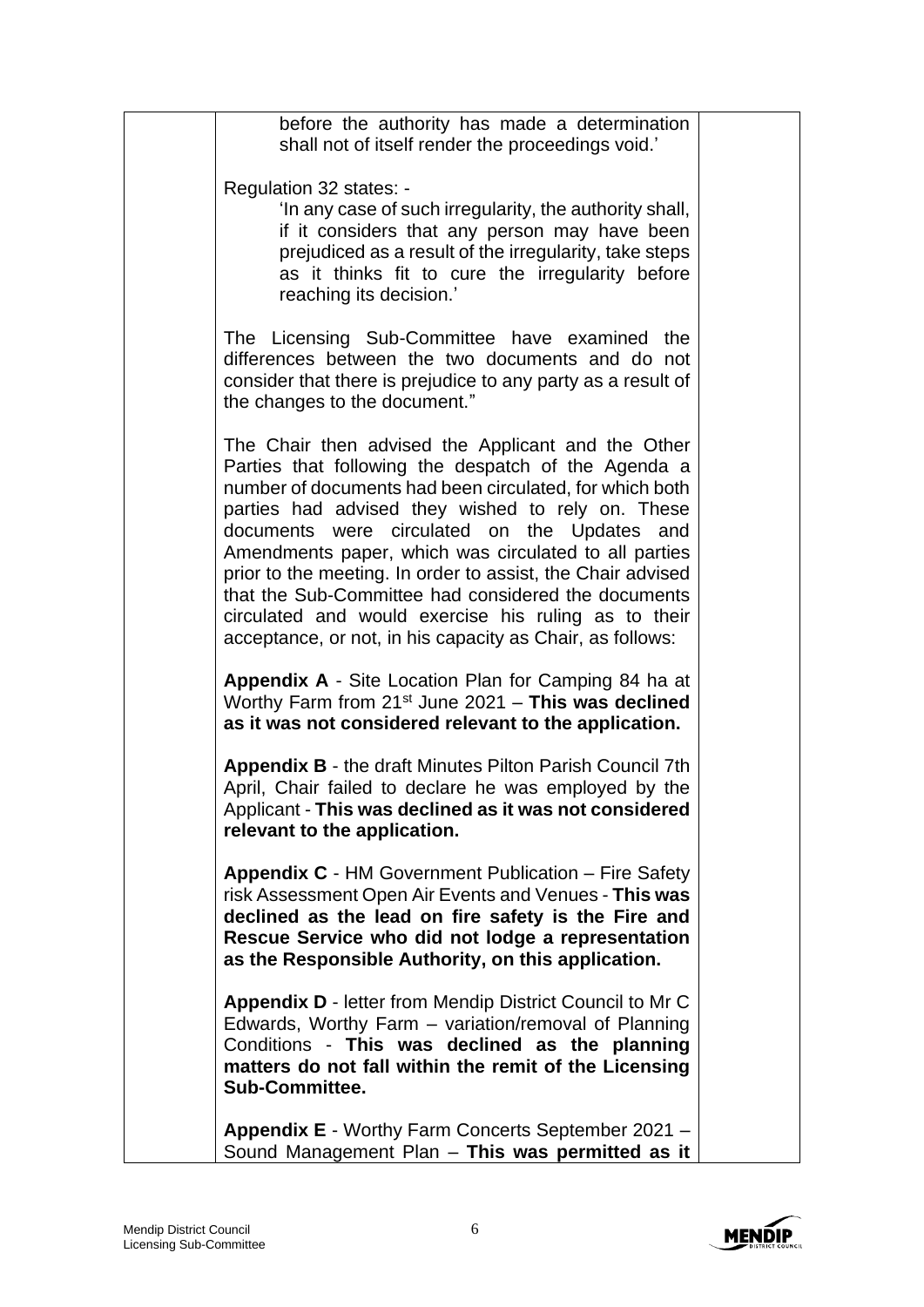| had direct reference to the licence application before<br>the Sub-Committee.                                                                                                                                                                                                                                                                                                                            |  |
|---------------------------------------------------------------------------------------------------------------------------------------------------------------------------------------------------------------------------------------------------------------------------------------------------------------------------------------------------------------------------------------------------------|--|
| Appendix F - Noise rebuttal points - This was permitted<br>as it had direct reference to the licence application<br>before the Sub-Committee.                                                                                                                                                                                                                                                           |  |
| Appendix G - Minutes Priddy Parish Council, 21 June<br>2017 - This was declined as the planning matters do<br>not fall within the remit of the Licensing Sub-<br>Committee.                                                                                                                                                                                                                             |  |
| Appendix H - Glastonbury Festival Events Limited<br>Premises Licence Plan - Ref PLSP 001 - It was noted<br>that the map had already been circulated as part of<br>the agenda pack (page 37 refers).                                                                                                                                                                                                     |  |
| Appendix I - Glastonbury Festival Events Limited<br>Premises Licence Plan - Ref PLSP 002 - It was noted<br>that the map had already been circulated as part of<br>the agenda pack (page 36 refers).                                                                                                                                                                                                     |  |
| Prior to the presentation of the Licensing Officer's report,<br>the Chair invited two of the Other Parties, Ms Griffiths and<br>Mr Hall, to raise several preliminary issues and points of<br>clarification, which are detailed below. These covered the<br>Legal clarification provided, as set out above, and the<br>Chair's ruling in relation to the additional material that<br>would be accepted. |  |
| Ms Griffiths challenged the advice relating to the virtual<br>hearings, the fact the Licensing Policy was out of date at<br>the time of the hearing and the revised procedure note.<br>In particular, she stated that the QC's advice did not<br>correspond with the legal advice she had received.                                                                                                     |  |
| She felt taking these matters into account, as well as the<br>reluctance of the Sub-Committee to accept the additional<br>information and the timeliness of the information<br>provided, given the changes as the situation evolved;<br>would render the hearing unfair.                                                                                                                                |  |
| In addition, she felt that the application process had not<br>been properly followed. She evidenced this with the fact<br>no plan of the site was available on the website and that<br>no Blue Notices were issued, which she stated she had<br>not seen. She also questioned the consultation<br>undertaken by GFEL, hence the reference to the Priddy<br>Parish Council minutes.                      |  |

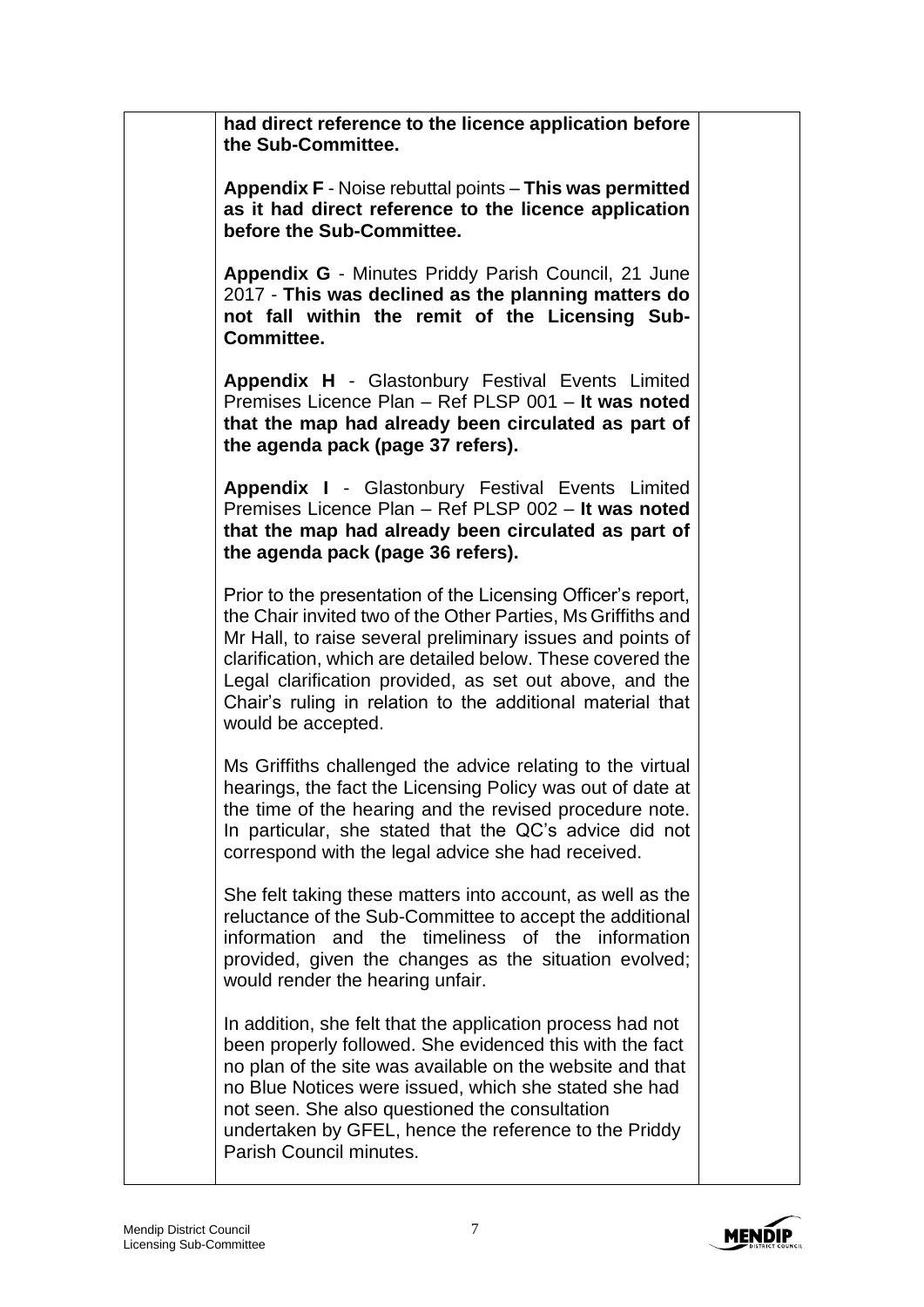| In response, the Legal Adviser reiterated her earlier<br>advice to the Sub-Committee and stated the hearing<br>could continue.                                                                                                                                                                                                                                                                                                                                      |  |
|---------------------------------------------------------------------------------------------------------------------------------------------------------------------------------------------------------------------------------------------------------------------------------------------------------------------------------------------------------------------------------------------------------------------------------------------------------------------|--|
| With regards to the timeliness of the documentation, the<br>Legal Adviser advised the Sub-Committee, that the<br>hearing process was governed by the Licensing Act<br>2003. Hearings were required to be heard, by law, within<br>a limited timeframe. It was within that legal framework,<br>that the hearing was operating. She sympathised with all<br>parties regarding the volume of documents and advised<br>it was an inevitable consequence of the process. |  |
| The Senior Licensing and Business Support Officer<br>advised the Sub-Committee that the publication had been<br>fully complied with. The Authority was obliged to publish<br>the application, however there was no legal requirement<br>to publish the plan. He added that when formally<br>approached the plan was issued to interested parties.                                                                                                                   |  |
| With regards to the Blue Notices, the Senior Licensing<br>and Business Support Officer confirmed Blue Notices had<br>been displayed and shared his screen showing where the<br>notices had been located.                                                                                                                                                                                                                                                            |  |
| The Chair then invited Mr Phipps, representing the<br>applicant, to provide clarification to the Sub-Committee,<br>and he made the following comments.                                                                                                                                                                                                                                                                                                              |  |
| The plan of the site was submitted as part of the<br>application process and the handling of the<br>Operating Schedule was entirely legitimate.<br>Blue Notices were correctly displayed.<br>The submission of documentation process<br>applied to all parties.<br>He rejected the suggestion that the applicant had<br>$\bullet$<br>overloaded the process with submissions, as                                                                                    |  |
| evidenced by the documents submitted.<br>He accepted the point regarding the ongoing<br>$\bullet$<br>changes made to the Operating Schedule, such<br>as the conditions that would be applied to the<br>application but stated that was how the process<br>worked.<br>GFEL had tried to engage.                                                                                                                                                                      |  |
| Mr Hall was then invited to address the Sub-Committee.                                                                                                                                                                                                                                                                                                                                                                                                              |  |
| Mr Hall queried the delay in the distribution of the<br>Government guidance on risk assessments for outdoor                                                                                                                                                                                                                                                                                                                                                         |  |

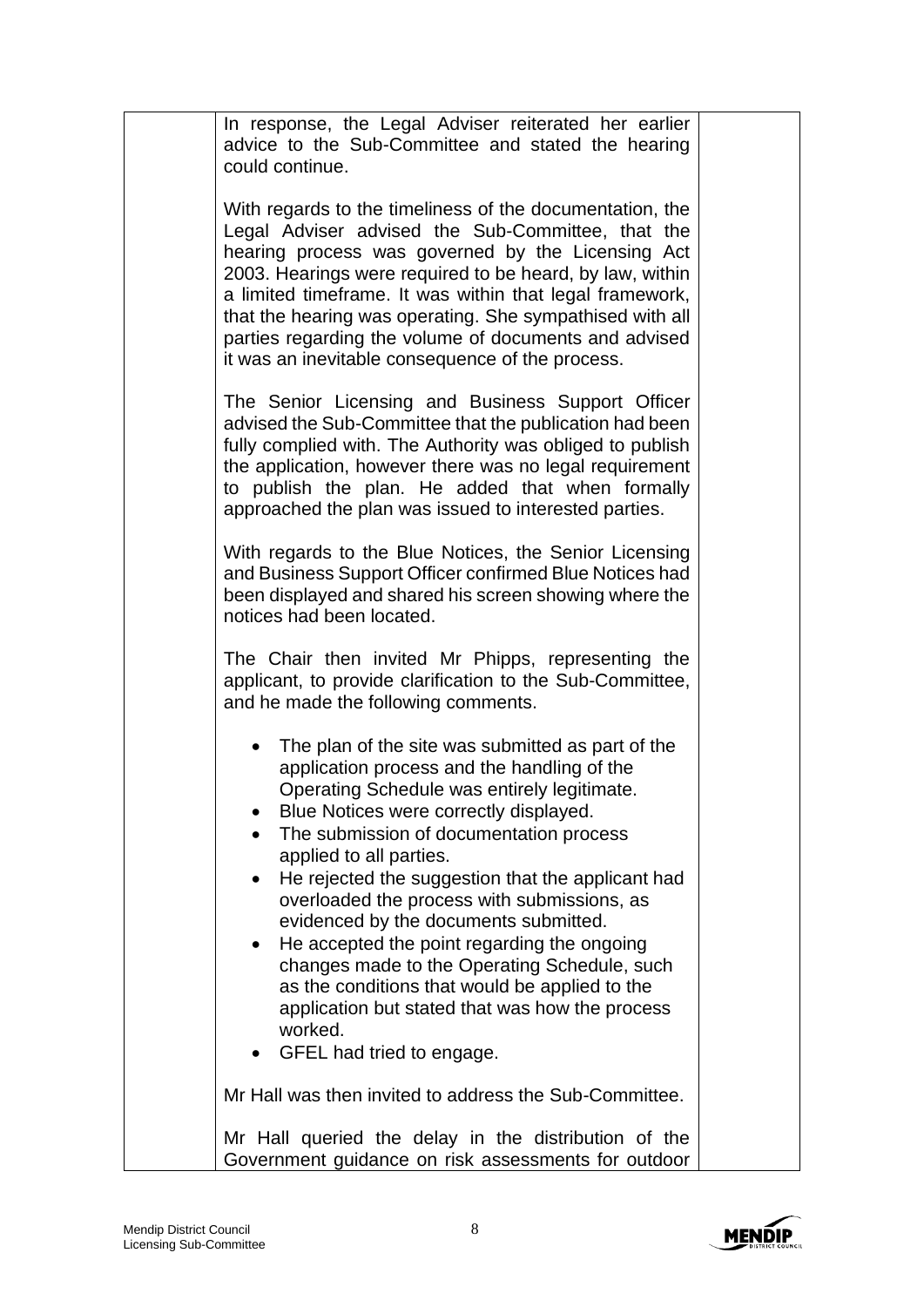| events and events, which he had provided as evidence at<br>Appendix 5.                                                                                                                                                                                                                                                                                                                                                                                                                                                                                 |  |
|--------------------------------------------------------------------------------------------------------------------------------------------------------------------------------------------------------------------------------------------------------------------------------------------------------------------------------------------------------------------------------------------------------------------------------------------------------------------------------------------------------------------------------------------------------|--|
| He also queried the Legal Adviser's statement, namely<br>the lack of a current Licensing Policy and questioned the<br>legality for the meeting to proceed. He could not<br>understand how any weight could be given to an outdated<br>policy.                                                                                                                                                                                                                                                                                                          |  |
| Mr Hall went on to query the arrangements for the<br>meeting, specifically holding the session virtually, which<br>he felt was prejudicial to the objector's case.                                                                                                                                                                                                                                                                                                                                                                                     |  |
| The Legal Adviser reiterated the advice she provided at<br>the beginning of the meeting and confirmed that the<br>revisions to the meeting arrangements did not prejudice<br>either party. It was therefore appropriate for the hearing<br>to proceed.                                                                                                                                                                                                                                                                                                 |  |
| The Chair thanked Ms Griffiths and Mr Hall for their<br>contributions.                                                                                                                                                                                                                                                                                                                                                                                                                                                                                 |  |
| The Senior Licensing and Business Support Officer then<br>introduced the report. He advised the Sub-Committee<br>that the application was for a premises licence under the<br>Licensing Act 2003, for a September Event (PRL823) at<br>Worthy Farm, Worthy Lane, Pilton, Shepton Mallet,<br>Somerset, BA4 4BY. The application had been received<br>from Glastonbury Festival Events Limited (GFEL), at the<br>same address. He referred the Sub-Committee to the<br>application and the plans in the report, which highlighted<br>the event location. |  |
| Members of the Sub-Committee had no questions.                                                                                                                                                                                                                                                                                                                                                                                                                                                                                                         |  |
| Mr Hall queried reference to the Crime and Disorder Act<br>1998, which was included in the pre-amble of the report<br>given the summary nature of the content. He also raised<br>concerns with potential crime and disorder matters. In<br>addition, Mr Hall queried the omission of the showing of<br>films from the summary in the covering report.                                                                                                                                                                                                  |  |
| The Senior Licensing and Business Support Officer<br>advised that the Police Service was the lead authority in<br>terms of Crime and Disorder and that they had not lodged<br>any representations in relation to this application.                                                                                                                                                                                                                                                                                                                     |  |
| He went on to apologise for the omission regarding films<br>and confirmed that the application requested the                                                                                                                                                                                                                                                                                                                                                                                                                                           |  |

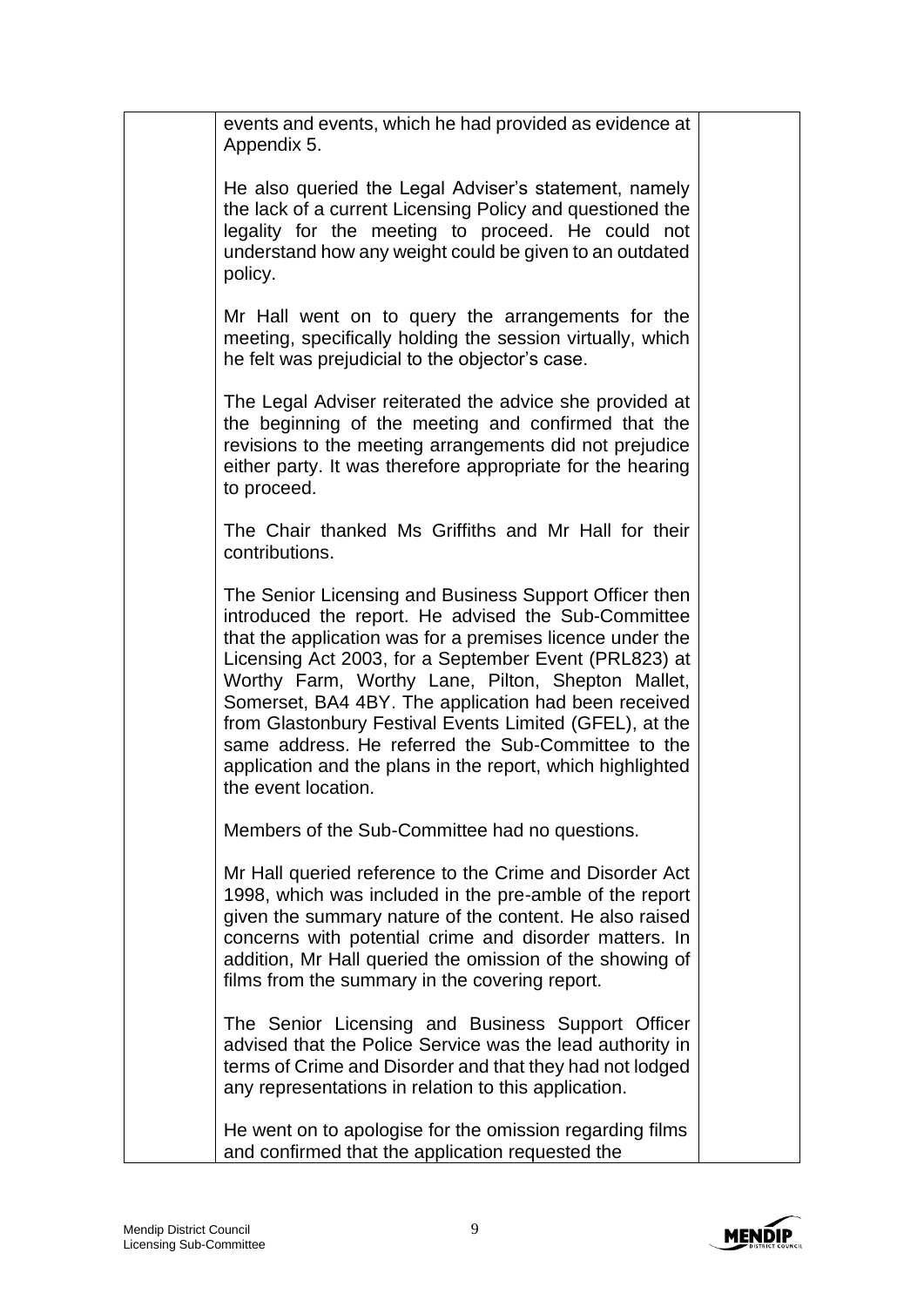| showing of films on Friday and Saturday from 14.00 until<br>23.59.                                                                                                                                                                                                                                                                                                                                                                                                                                       |  |
|----------------------------------------------------------------------------------------------------------------------------------------------------------------------------------------------------------------------------------------------------------------------------------------------------------------------------------------------------------------------------------------------------------------------------------------------------------------------------------------------------------|--|
| At 3.45 pm it was moved by the Chair and seconded by<br>Councillors Carswell and Sprawson-White that the<br>meeting be adjourned for five minutes.                                                                                                                                                                                                                                                                                                                                                       |  |
| <b>RESOLVED:</b>                                                                                                                                                                                                                                                                                                                                                                                                                                                                                         |  |
| That the meeting be adjourned for five minutes.                                                                                                                                                                                                                                                                                                                                                                                                                                                          |  |
| The meeting reconvened at 3.50 pm.                                                                                                                                                                                                                                                                                                                                                                                                                                                                       |  |
| The Solicitor assisting officers, then addressed the Sub-<br>Committee. She advised there was now one remaining<br>representation from the Responsible Authorities. The<br>representation from Public Protection had<br>been<br>withdrawn following successful negotiations regarding<br>conditions, with the applicant. This was in addition to the<br>earlier representation following<br>withdrawal of an<br>negotiations with the applicant. This left representations<br>from Environmental Health. |  |
| The Solicitor went through the agreed conditions with the<br>Sub-Committee as set out below:                                                                                                                                                                                                                                                                                                                                                                                                             |  |
| The applicant shall take advice from a competent<br>person on appropriate public liability insurance<br>cover for the event and a copy of the public<br>liability insurance cover certificate shall be<br>forwarded to the Licensing Authority at least 30<br>days before the Event.                                                                                                                                                                                                                     |  |
| The applicant shall ensure that drinking water is<br>available free of charge as a minimum at medical<br>points and in the pit area of the main stage. A<br>sufficient supply of cups shall be available in<br>these areas so that members of the public who<br>are dehydrated can be given water to drink.                                                                                                                                                                                              |  |
| The applicant shall ensure persons attending the<br>event shall not be allowed within 3m of any<br>operational loudspeaker with a rated power<br>output in excess of 1Kw. (27 OS)                                                                                                                                                                                                                                                                                                                        |  |
| The applicant shall ensure the peak sound<br>pressure level in the public areas shall not<br>exceed 140dB and the Equivalent Continuous<br>Sound Level in audience areas shall not exceed<br>109dB A.                                                                                                                                                                                                                                                                                                    |  |

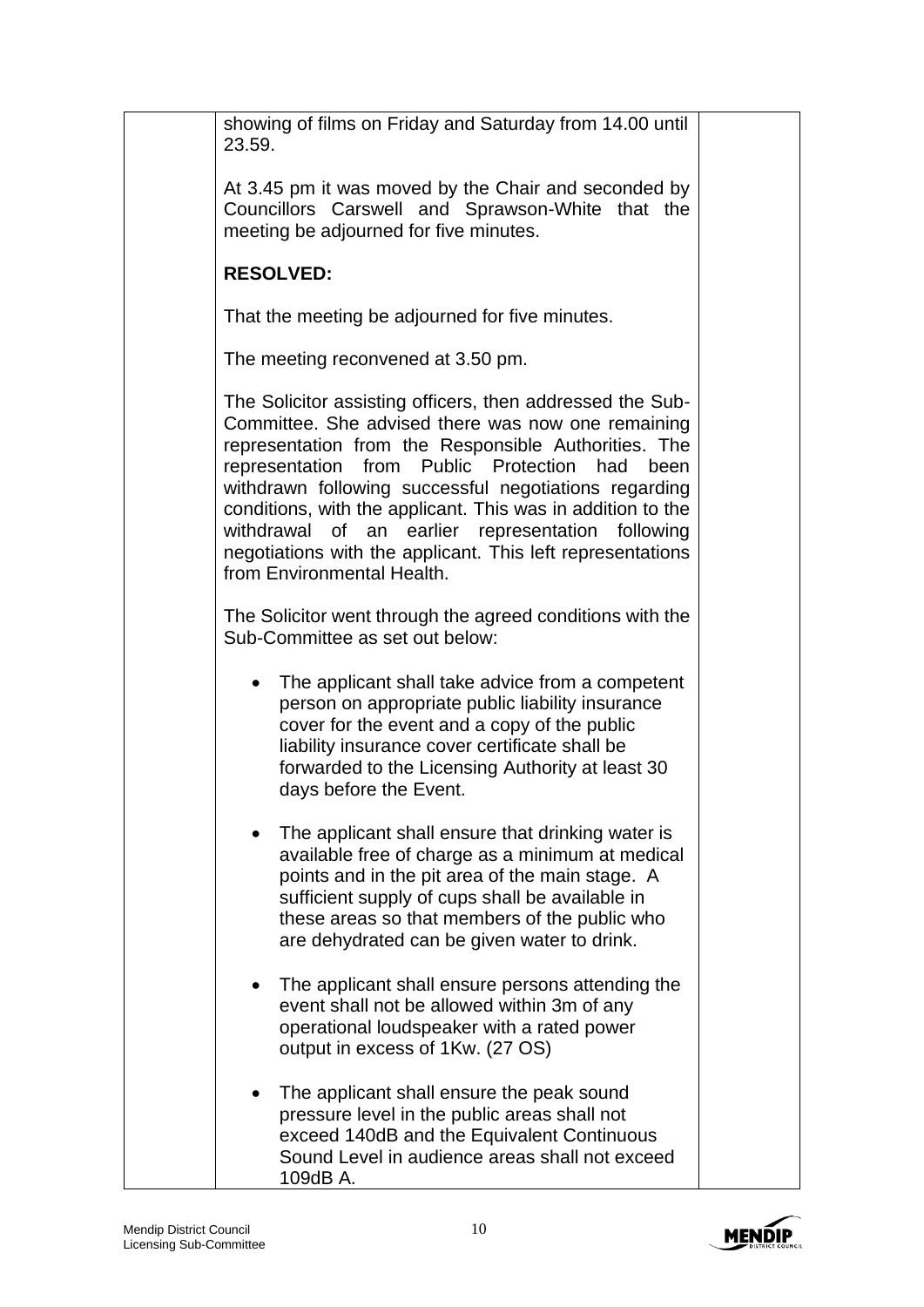| The applicant shall ensure persons attending are<br>warned of the potential damage to their hearing in<br>advance on tickets, by signage at the entrances<br>and in ticket terms and conditions.                                                                                                                                                                                                                                                                                                                           |  |
|----------------------------------------------------------------------------------------------------------------------------------------------------------------------------------------------------------------------------------------------------------------------------------------------------------------------------------------------------------------------------------------------------------------------------------------------------------------------------------------------------------------------------|--|
| The applicant shall ensure adequate lighting is<br>٠<br>provided to the licensed area, all access/exit<br>routes to and from the licensed site, and toilet<br>blocks when the public are on Glastonbury<br>Festival Events Ltd event site.                                                                                                                                                                                                                                                                                 |  |
| The applicant shall ensure they develop a plan to<br>the satisfaction of the Licensing Authority for<br>delivering information to members of public<br>attending the event. Guidance on information<br>(and welfare) is contained within Chapter 20 of<br>The Purple Guide. A copy of the plan to be<br>forwarded to the Licensing Authority at least 30<br>days before the event.                                                                                                                                         |  |
| The applicant shall provide a list of the names<br>$\bullet$<br>and owners business addresses of all the<br>fairground rides expected, to the Licensing<br>Authority at least two weeks before the event.                                                                                                                                                                                                                                                                                                                  |  |
| The applicant shall ensure that a competent<br>٠<br>person checks insurance details and inspection<br>certification associated with all amusements and<br>fairground rides. Copies of relevant documents<br>(inspection of amusement devices carried out<br>under the provisions of the Amusement Device<br>Inspection Procedures Scheme (ADIPS) and the<br>PIPA Inflatable Play Inspection Scheme (or<br>similar)) shall be kept at the event and available<br>for inspection on request by an officer of the<br>Council. |  |
| The applicant shall provide to the Licensing<br>$\bullet$<br>Authority details of fireworks, pyrotechnics, lasers<br>or any other special effect authorised to be used<br>at the event at least two weeks before the event.                                                                                                                                                                                                                                                                                                |  |
| Expansion of condition 6 detailing the EMP, suggested<br>wording for condition 6:                                                                                                                                                                                                                                                                                                                                                                                                                                          |  |
| A detailed Event Management Plan will be submitted to<br>the Licensing Authority which must include the following:                                                                                                                                                                                                                                                                                                                                                                                                         |  |
| Operational Summary (including all licensed and<br>operational timings, ticketing arrangements)                                                                                                                                                                                                                                                                                                                                                                                                                            |  |

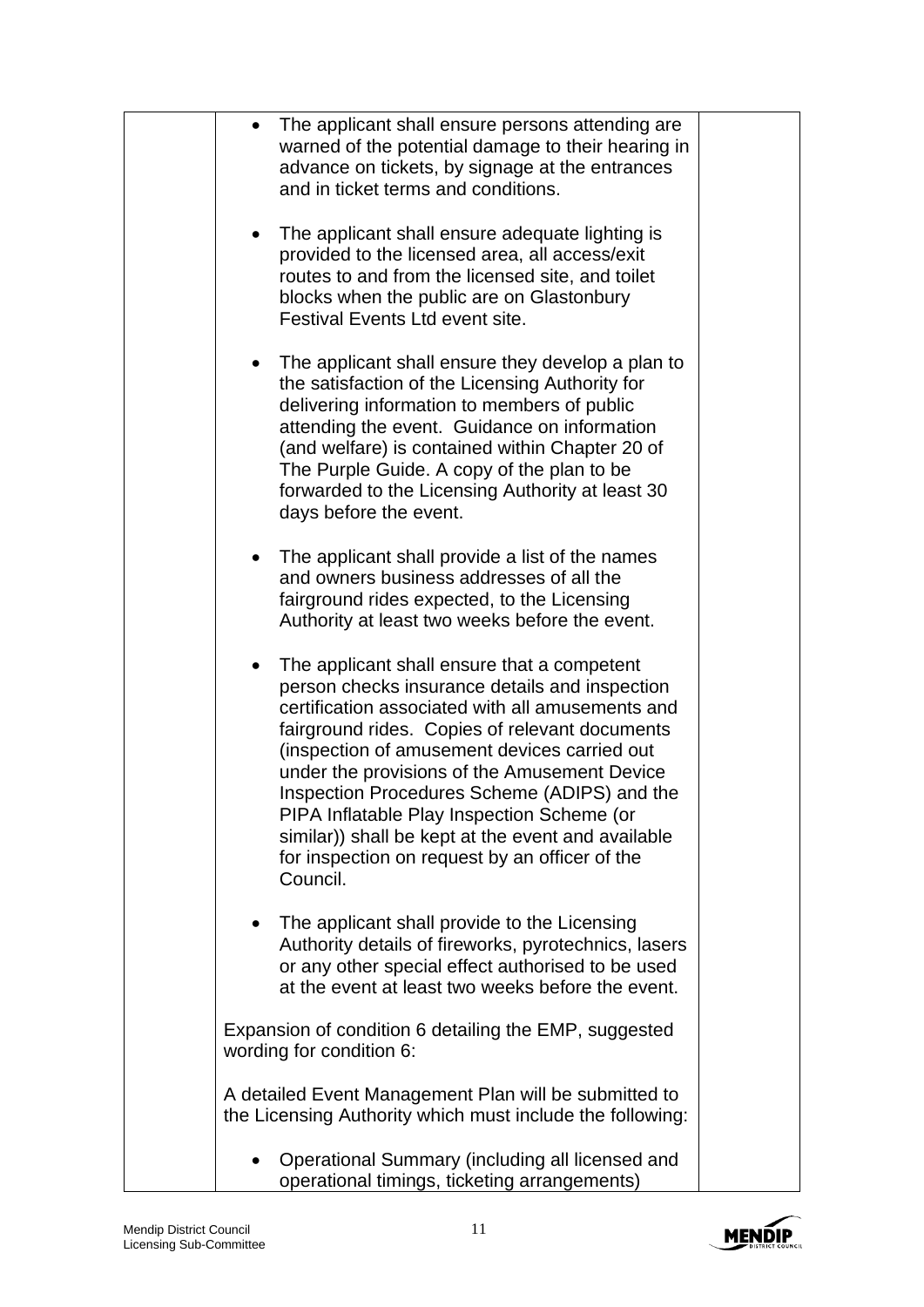|           | which must include:                                                                                                                                                                                                                                                                                                                                                                                                                                           |  |
|-----------|---------------------------------------------------------------------------------------------------------------------------------------------------------------------------------------------------------------------------------------------------------------------------------------------------------------------------------------------------------------------------------------------------------------------------------------------------------------|--|
|           | - Ticketing plan – cancellation, capacity,<br>marketing, management of those without tickets<br>- List of all licensed activities to include live<br>artists, films, standalone entertainment<br>- Plan to identify structures, fencing, facilities,<br>lighting, access routes and staff only areas<br>- Fencing and barriers – prevent entry on site and<br>ensure safety within                                                                            |  |
|           | Alcohol Management which must include:                                                                                                                                                                                                                                                                                                                                                                                                                        |  |
|           | - number of areas selling alcohol,<br>- alcohol sale policy, signage<br>- designated supervisors identified at premises<br>selling alcohol.                                                                                                                                                                                                                                                                                                                   |  |
| $\bullet$ | Traffic and Transport arrangements which must<br>include:                                                                                                                                                                                                                                                                                                                                                                                                     |  |
|           | - Clear traffic plans for entry and exit to the event<br>site including timings<br>- Details of how vehicular pedestrian conflict will<br>Be managed on site, car parks, bus stations and<br>respective egress access routes.<br>- Access to bus stations and car parks and<br>operating hours detailing restrictions and<br>facilities provided.<br>- Entry and Exit plan                                                                                    |  |
|           | Security and Stewarding which must include:<br>- both on site and off site<br>- Within exit and entrance and access areas<br>- Within the car parks and bus station<br>- prior to and during the event<br>- Fencing and barriers<br>- Crowd safety<br>- Collaboration with Avon and Somerset Police<br>- Search and Entry<br>- Drugs policy<br>- management of those without a ticket<br>- Contraband / general banned goods<br>- Removal or Evictions policy |  |
|           | Noise and Nuisance Management which must<br>include:                                                                                                                                                                                                                                                                                                                                                                                                          |  |
|           | - monitoring processes on and off site<br>- Limitation of noise plan                                                                                                                                                                                                                                                                                                                                                                                          |  |

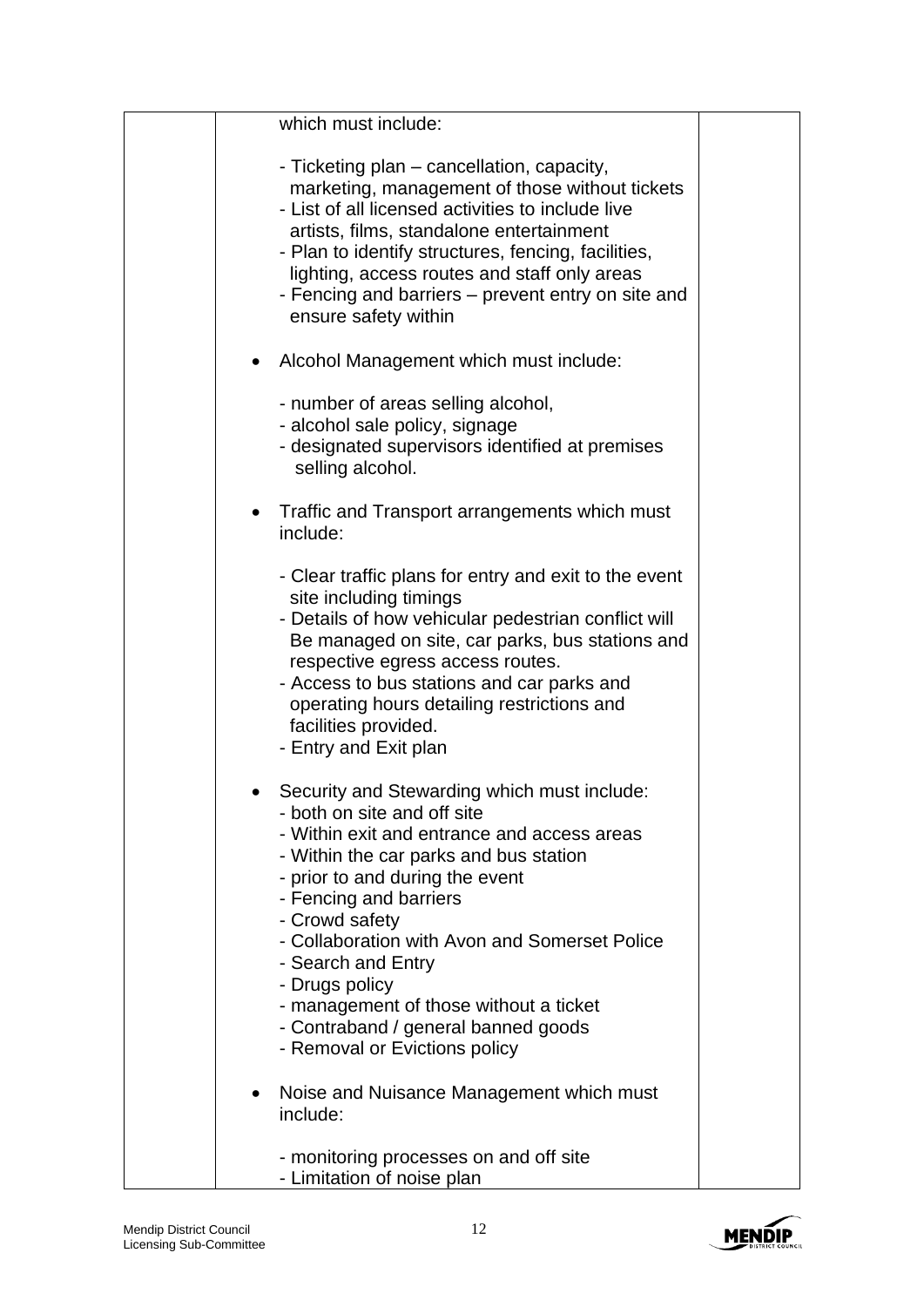| - Details of limiting devices and access<br>- Timings of stage operations<br>- Consideration of adverse effects on local area<br>- Location of noise generating equipment<br>- Full Traffic Plan<br>- Litter and Waste Management<br>Major Incident and Emergency Planning which<br>$\bullet$<br>must include:<br>- Cancellation,<br>- evacuation,<br>- public protection<br>Safeguarding (including lost child policy) which<br>$\bullet$<br>must:<br>- Link to ticketing policy and welfare<br>Health and Safety including risk assessments<br>and method statements.<br>Medical and Welfare provision which must<br>$\bullet$<br>include:<br>- facilities available and location<br>- consideration of reduction of pressure on NHS<br>- information available prior to event<br>Crowd Safety Plans which must include:<br>٠<br>- Capacity<br>- access<br>- ingress<br>- circulation<br>- disabled access<br>- facilities available<br>- security and stewarding<br>- Evacuation<br>- Fencing and barriers<br>- Risk assessments on expected audience<br>behaviours |  |
|------------------------------------------------------------------------------------------------------------------------------------------------------------------------------------------------------------------------------------------------------------------------------------------------------------------------------------------------------------------------------------------------------------------------------------------------------------------------------------------------------------------------------------------------------------------------------------------------------------------------------------------------------------------------------------------------------------------------------------------------------------------------------------------------------------------------------------------------------------------------------------------------------------------------------------------------------------------------------------------------------------------------------------------------------------------------|--|
| Fire Safety plans which must include:<br>- Fire risk assessment carried out and equipment<br>required.                                                                                                                                                                                                                                                                                                                                                                                                                                                                                                                                                                                                                                                                                                                                                                                                                                                                                                                                                                 |  |

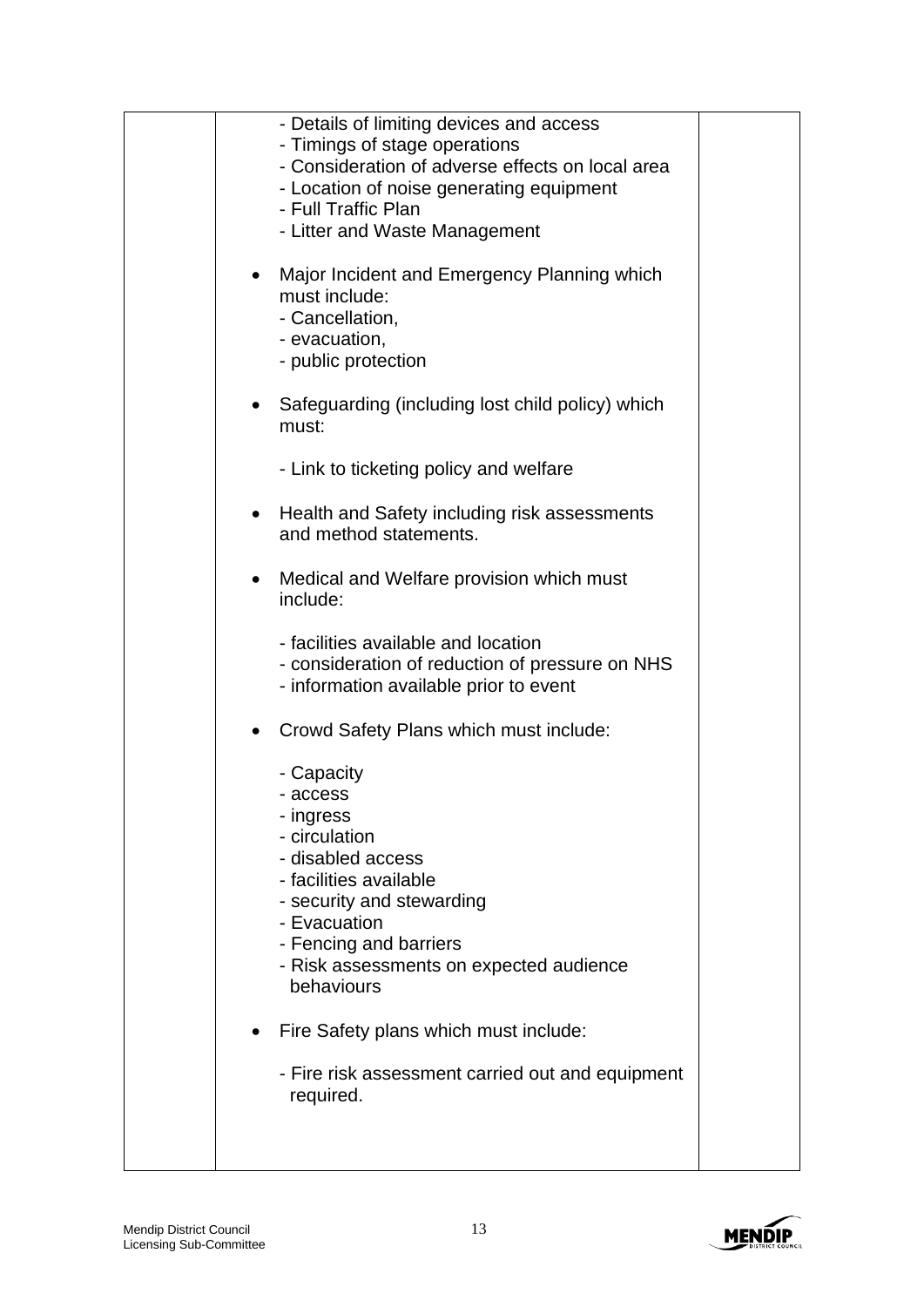| Infrastructure – including sanitation, waste, and<br>$\bullet$<br>temporary water provision and which must<br>include:                                                                                                                                                                                                                                          |  |
|-----------------------------------------------------------------------------------------------------------------------------------------------------------------------------------------------------------------------------------------------------------------------------------------------------------------------------------------------------------------|--|
| - Detail of the infrastructure of the event site, to<br>include public and non-public areas.<br>- Fencing and barriers around and within the site<br>- Lighting within the public and staff areas<br>- Facilities for public and staff to include staff<br>camping arrangements                                                                                 |  |
| Food Safety - Food hygiene, general health and<br>safety regulations                                                                                                                                                                                                                                                                                            |  |
| Inclusion of condition relating to the Organisation<br>structure:                                                                                                                                                                                                                                                                                               |  |
| An organisation structure shall be provided at<br>least 90 days in advance of the event to all<br>members of the Multi-Agency Partnership<br>meetings which details the roles responsible for<br>specified elements of the Event. Names and<br>contact details to be provided for the fulfilled roles<br>no later than 30 days in advance of the event.         |  |
| Expansion of Condition 13 to read as follows:                                                                                                                                                                                                                                                                                                                   |  |
| • Covid Secure' planning considerations and a full<br>risk assessment will be undertaken in partnership<br>with Somerset County Council, Public Health<br>England and in line with the Government<br>Roadmap and relevant legislation, advice and<br>guidance at the time if required. Such planning<br>shall include a cancellation and/or evacuation<br>plan. |  |
| Expansion of Condition 14 to read as follows:                                                                                                                                                                                                                                                                                                                   |  |
| A competent event safety professional will be<br>employed to ensure all elements of the Event<br>Management plan is delivered in accordance with<br>best industry practice, guidelines and legislation.<br>All Plans will be developed to reflect capacity,<br>entertainment type and audience profile.                                                         |  |
| Amendment to condition 18 to read as follows:                                                                                                                                                                                                                                                                                                                   |  |
| Fire safety equipment will be provided throughout<br>the licensed site in accordance with the fire risk<br>assessment. The fire risk assessment will be                                                                                                                                                                                                         |  |

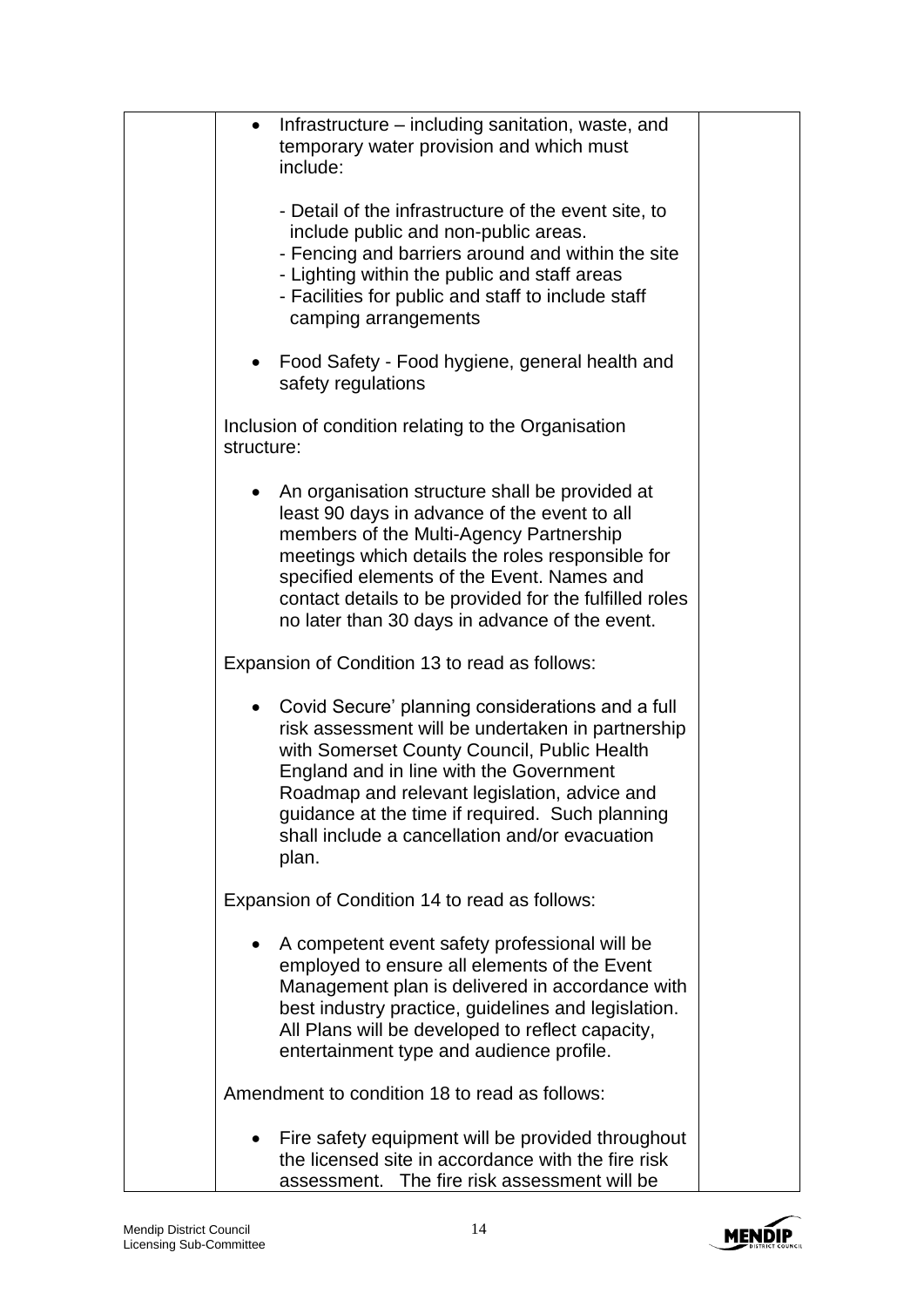| undertaken by a competent person and agreed in<br>advance with the Devon and Somerset Fire and<br>Rescue Service.                                                                                                                                                                                                             |  |
|-------------------------------------------------------------------------------------------------------------------------------------------------------------------------------------------------------------------------------------------------------------------------------------------------------------------------------|--|
| Inclusion of the condition:                                                                                                                                                                                                                                                                                                   |  |
| Pilton Party (PRL634) shall not take place within 30<br>calendar days of this proposed event (PRL823).                                                                                                                                                                                                                        |  |
| The Chair then invited comments from Members of the<br>Sub-Committee.                                                                                                                                                                                                                                                         |  |
| In response to a question on the requirement for lateral<br>tests before and after the event, the Team Leader for<br>Public Protection advised that COVID planning was<br>separate to the licensing process. She added that COVID<br>requirements issued by the Government would override<br>any licence.                     |  |
| The audience profile was currently unknown and would<br>be covered in the event management plans. In terms of<br>safeguarding, it was expected that entry for under 8s<br>would be included in the ticketing policy and safeguarding<br>policy. The Sub-Committee was advised that this was the<br>reason behind condition 6. |  |
| There was a potential concern for sleeping in cars, and<br>the applicant had been asked to expand on this under<br>regulation 6, as to how the car parks would be managed.                                                                                                                                                    |  |
| The Chair then invited Mr Phipps to clarify the position<br>regarding age profile and the entry to under 18s.<br>Mr Phipps advised that safeguarding, child protection,<br>welfare and vulnerable adults would be covered. He<br>stated that the Licensing Authority had ultimate sign off<br>under the event plan.           |  |
| In terms of COVID, Mr Phipps advised that COVID<br>planning would be carried out and it was accepted that<br>the pandemic could prevent the event from taking place.                                                                                                                                                          |  |
| Mr Hall raised concerns in terms of the conditions read<br>out by the Solicitor, particularly given the short notice. He<br>felt things were being done on the hoof.                                                                                                                                                          |  |
| Mr Hall went on to advise that he had submitted a number<br>of questions relating to the original submission from<br>Public Protection and had been informed they would be<br>dealt with today.                                                                                                                               |  |

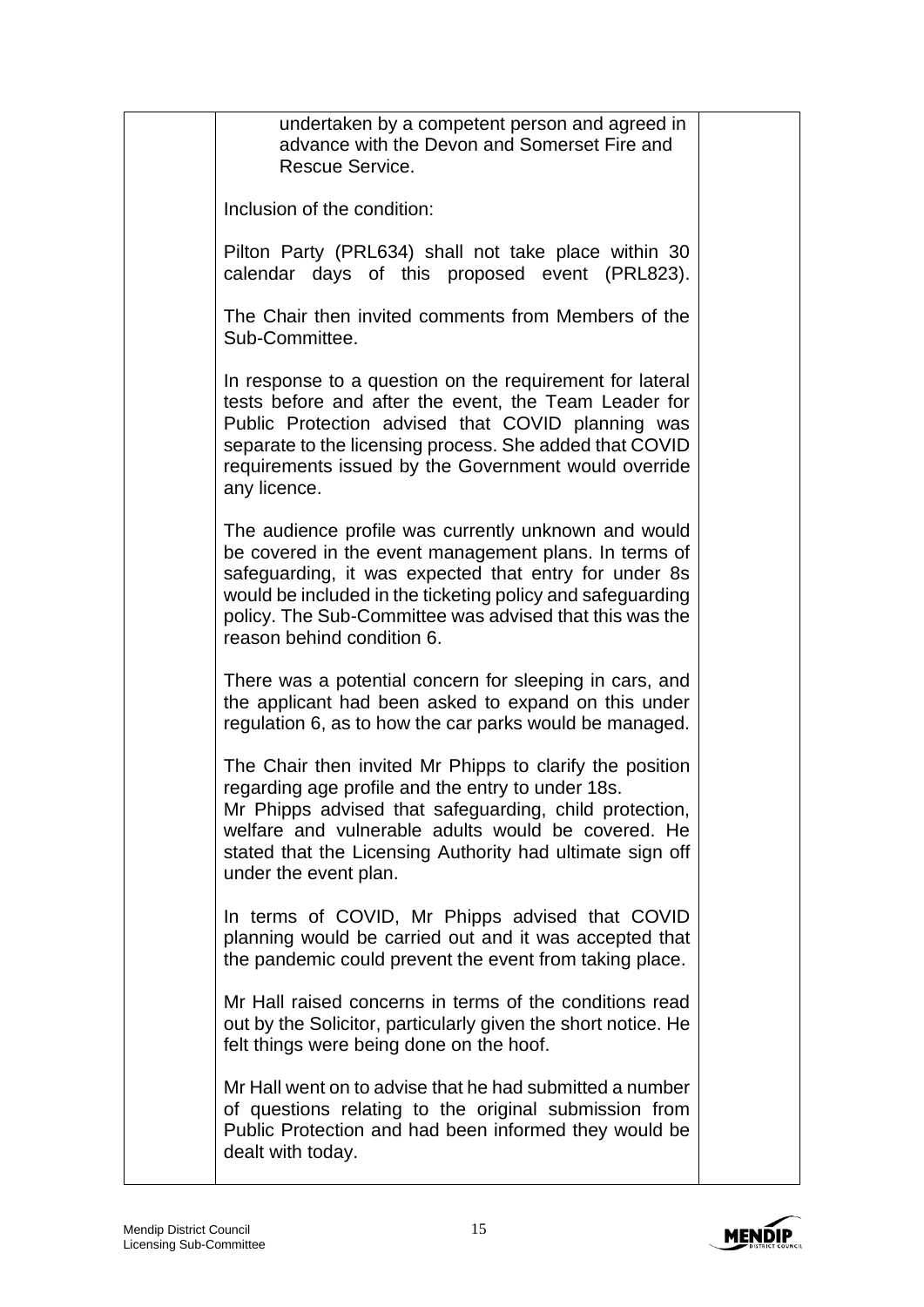| These were:                                                                                                                                                                                                                                                                                                                                                                                                                                                                                                                                                                                                                                           |  |
|-------------------------------------------------------------------------------------------------------------------------------------------------------------------------------------------------------------------------------------------------------------------------------------------------------------------------------------------------------------------------------------------------------------------------------------------------------------------------------------------------------------------------------------------------------------------------------------------------------------------------------------------------------|--|
| 1. No details had been provided on arrangements for<br>10k staff or performers. There appeared to be no<br>condition covering this.<br>2. The audience profile was undefined.<br>3. There was a lack of detail as to who would be<br>managing and controlling the event, and specifically<br>whether it be by an established team or contractor.<br>This was pertinent given the management of other<br>events by GFEL.<br>4. The fence specification had not been provided.<br>5. There is a conflict with the pedestrian egress, the bus<br>stop and footpath (SM328).<br>6. Clarification on the crisis management plan as he<br>wished to see it. |  |
| The Solicitor advised that points 1 and 4 would be<br>covered by an expansion to condition 6 in relation to<br>infrastructure. She advised that the crowd safety issues<br>would be addressed, and details provided 120 days prior<br>to the event.                                                                                                                                                                                                                                                                                                                                                                                                   |  |
| The Senior Environment Protection Officer was then<br>invited to address the Sub-Committee.                                                                                                                                                                                                                                                                                                                                                                                                                                                                                                                                                           |  |
| The Senior Environment Protection Officer informed the<br>Sub-Committee that he was deputising for the Team<br>Leader, Environment and Community Protection.                                                                                                                                                                                                                                                                                                                                                                                                                                                                                          |  |
| He referred to pages $61 - 64$ of the agenda pack and<br>highlighted that some agreement had been reached, in<br>relation to the requirement of a noise management<br>consultant to be appointed to prepare and implement a<br>noise management plan and the condition regarding the<br>expansion to the 90 day period.                                                                                                                                                                                                                                                                                                                               |  |
| In addition, the Sub-Committee was informed that in part<br>agreement had been reached with the second condition<br>bar the requirement for the volume of music being played<br>noise to be reduced or ceased, if in the Licensing<br>Authority's opinion, reasonable cause for nuisance or<br>annoyance is likely to arise or been caused.                                                                                                                                                                                                                                                                                                           |  |
| The Senior Environment Protection Officer advised that<br>the key issue set out in the representation, related to<br>noise nuisance, specifically the 'c' rating or low frequency<br>noise as it was also known. The Sub-Committee was<br>informed that there was a requirement to protect people<br>both within and outside their properties. He advised that                                                                                                                                                                                                                                                                                        |  |

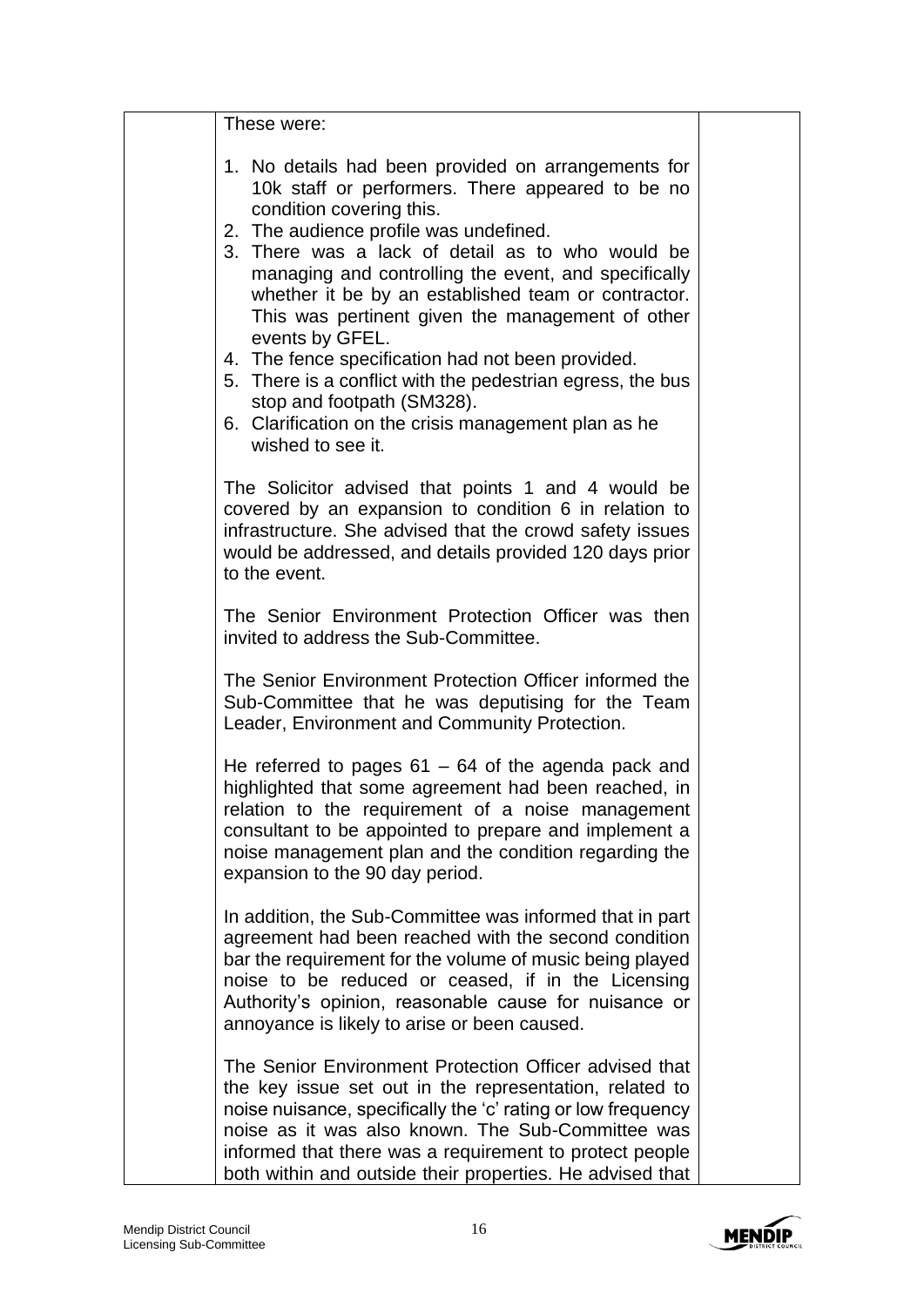| that was the reason why the 5 conditions on pages 63-64<br>of the report, had been included. He added they were<br>based on existing and emerging guidance.                                                                                                                                                                                                                                              |  |
|----------------------------------------------------------------------------------------------------------------------------------------------------------------------------------------------------------------------------------------------------------------------------------------------------------------------------------------------------------------------------------------------------------|--|
| The Solicitor confirmed that bullet points 1, 3 and 4, as<br>set out on page 63 of the report, had been agreed with<br>the applicant. In terms of bullet point 2, the first and third<br>sentences had been agreed with the applicant, but not<br>the second. In addition, the table on page 64 had not<br>been agreed with the applicant but that bullet point 5 had<br>been agreed with the applicant. |  |
| Ms Griffiths stated that this illustrated how not to engage<br>and said she found it difficult to comment on the detail<br>given the amount of information provided and changes.                                                                                                                                                                                                                         |  |
| She stated that no reference was made to Pilton Party,<br>where alcohol can be served on the campsite and music<br>played.                                                                                                                                                                                                                                                                               |  |
| She added that there was no reference to workers and<br>that noise was made during testing. She expressed<br>concern at the likely impact on local weddings given noise<br>volumes.                                                                                                                                                                                                                      |  |
| The Solicitor advised that the details of the Pilton Party<br>was set out on page 43 of the report. The eight week<br>camping was not a relevant consideration for the Sub-<br>Committee.                                                                                                                                                                                                                |  |
| She added that workers information would be provided<br>within the lead in time as specified in the report.                                                                                                                                                                                                                                                                                              |  |
| Mr Hall expressed concern that the points he had<br>previously raised were not being dealt with at the hearing,<br>despite assurances.                                                                                                                                                                                                                                                                   |  |
| In response the Senior Environment Protection Officer<br>advised that a traffic plan would be required. He advised<br>that had seen a car park plan for the event and confirmed<br>that there is going to be a direct route into the car park<br>managed by GFEL.                                                                                                                                        |  |
| In relation to the cumulative impact, he advised that the<br>conditions stated there should be at least two free<br>weekends between events. He advised that negotiation<br>would be required and advised that officers would look at<br>community consultation. Whilst this was not considered a<br>condition it was a requirement of the licence.                                                      |  |

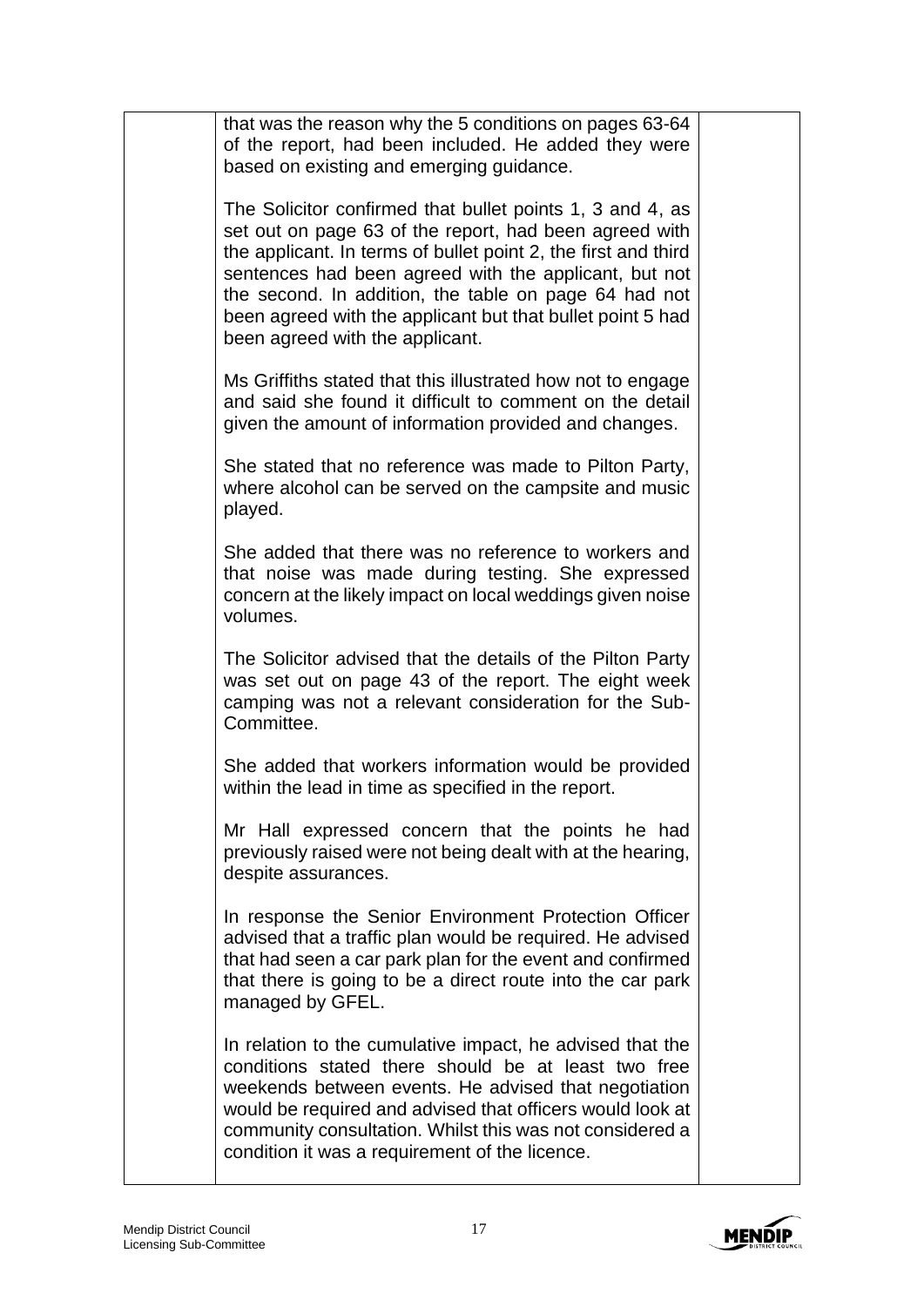| The Solicitor advised that Party Pilton condition had been<br>accepted meaning that another event would not take<br>place within 30 calendar days.                                                                                                                                                                                                                                                                                                                                                             |  |
|----------------------------------------------------------------------------------------------------------------------------------------------------------------------------------------------------------------------------------------------------------------------------------------------------------------------------------------------------------------------------------------------------------------------------------------------------------------------------------------------------------------|--|
| Mr Phipps acting on behalf of the applicant was invited to<br>ask questions of the Senior Environment Protection<br>Officer.                                                                                                                                                                                                                                                                                                                                                                                   |  |
| During cross questioning the Senior Environment<br>Protection Officer advised that the reference to Guidance<br>in his oral submissions to the Sub-Committee, was in fact<br>to unpublished guidance from 1997. He was unable to<br>advise when it was to be published. Whilst he was unable<br>to identify the authors of the guidance, he advised that<br>the report was drafted by representatives from the Noise<br>Council, upon which the Team Leader for Environment<br>and Community Protection, sits. |  |
| The Senior Environment Protection Officer went on to<br>confirm that as unpublished guidance, the document had<br>no legal status. He was unaware whether the document<br>had been peer reviewed and had not seen it.                                                                                                                                                                                                                                                                                          |  |
| When questioned about the table on page 64, the Senior<br>Environment Protection Officer confirmed that he was<br>unaware that the $10:00 - 14:00$ time period, was not part<br>of the Applicant's application for a premises licence.                                                                                                                                                                                                                                                                         |  |
| He went to advise that that the reference to 43dBA in the<br>table for PRL 823 in both columns was an error and it<br>should in fact read 45dBA.                                                                                                                                                                                                                                                                                                                                                               |  |
| At 5.30 pm it was moved by the Chair and seconded by<br>Councillors Carswell and Sprawson-White that the<br>meeting be adjourned for five minutes.                                                                                                                                                                                                                                                                                                                                                             |  |
| <b>RESOLVED:</b>                                                                                                                                                                                                                                                                                                                                                                                                                                                                                               |  |
| That the meeting be adjourned for five minutes.                                                                                                                                                                                                                                                                                                                                                                                                                                                                |  |
| The meeting reconvened at 5.35 pm.                                                                                                                                                                                                                                                                                                                                                                                                                                                                             |  |
| The other parties were invited to make their presentations<br>and called in order.                                                                                                                                                                                                                                                                                                                                                                                                                             |  |
| Ms Benner read from a pre-prepared statement of<br>which<br>can be summarised<br>follows.<br>concerns<br>as                                                                                                                                                                                                                                                                                                                                                                                                    |  |
| The lack of camping provision for this event.                                                                                                                                                                                                                                                                                                                                                                                                                                                                  |  |

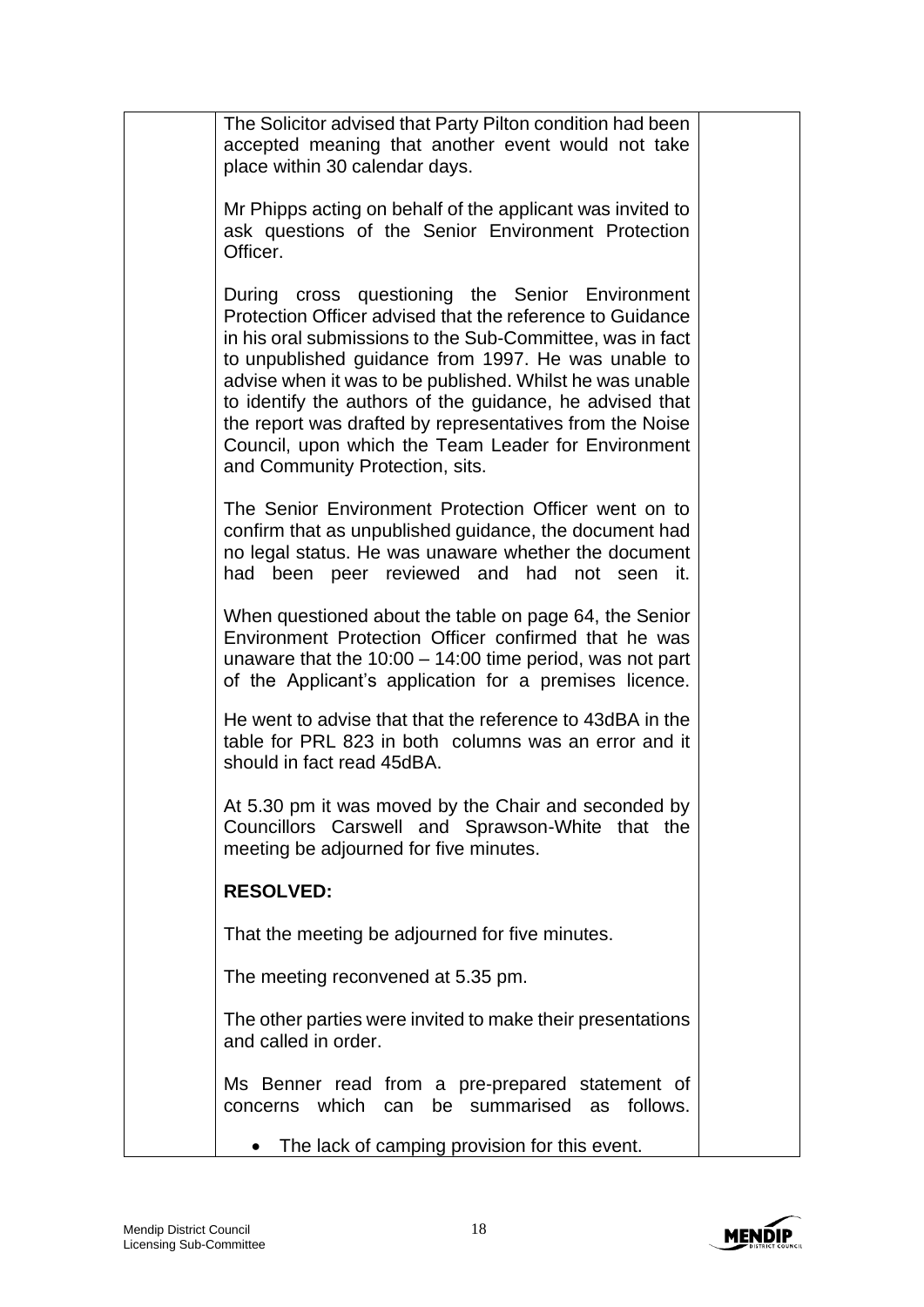| • The event itself is proposed to be 2.5 times bigger<br>than an event at the O2 and will therefore bring<br>traffic problems to the lanes of Pilton.<br>The style of fence does not seem to have been<br>$\bullet$<br>decided<br>When asked by the Sub-Committee whether she<br>has seen improvements in the main Festival, Ms<br>Benner said 'no'. She also felt that the event<br>organisers did not care about the villagers.<br>• It was impossible to make people appreciate what<br>it is like living in Pilton whilst the main Festival is<br>underway.<br>Fearful that this proposed concert will grow into<br>$\bullet$<br>another Festival.<br>Concerns for families trying to get their children<br>to school if the event was permitted to take place<br>on a weekday. |  |
|-------------------------------------------------------------------------------------------------------------------------------------------------------------------------------------------------------------------------------------------------------------------------------------------------------------------------------------------------------------------------------------------------------------------------------------------------------------------------------------------------------------------------------------------------------------------------------------------------------------------------------------------------------------------------------------------------------------------------------------------------------------------------------------|--|
| Ms Griffiths then presented her case to the Sub-<br>which was essentially as<br>Committee<br>follows                                                                                                                                                                                                                                                                                                                                                                                                                                                                                                                                                                                                                                                                                |  |
| Although there are only 3 other Parties giving<br>representations, it does not reflect the level of<br>stress that the events cause the villagers.<br>Specific questions remain unanswered.<br>$\bullet$<br>A number of matters are being directed to<br>$\bullet$<br>management plans and that the only time the<br>Other Parties will have any leverage is here today.<br>To grant the application will be a breach of the<br>$\bullet$<br>human rights of the villagers.<br>If 49,999 people are permitted to be in attendance,<br>$\bullet$<br>how will they be dealt with as there will be massive                                                                                                                                                                             |  |
| vehicle movements in and out. The risk has not<br>been properly assessed. We have also been told<br>that here will be no accommodation provided for<br>these people.                                                                                                                                                                                                                                                                                                                                                                                                                                                                                                                                                                                                                |  |
| Is there a Parking Strategy to prevent illegal<br>$\bullet$<br>parking in the village?<br>When is the event going to take place?                                                                                                                                                                                                                                                                                                                                                                                                                                                                                                                                                                                                                                                    |  |
| What protection will there be for underage<br>$\bullet$<br>persons.<br>There are COVID risks<br>$\bullet$                                                                                                                                                                                                                                                                                                                                                                                                                                                                                                                                                                                                                                                                           |  |
| • The cumulative effect of this proposed event, the<br>Pilton Party and the main Festival. When will the<br>Council review its Statement of Licensing Policy as<br>it should consider introducing a cumulative impact<br>policy?                                                                                                                                                                                                                                                                                                                                                                                                                                                                                                                                                    |  |
| The Manchester Proposal would provide a solution<br>$\bullet$<br>to this part of the problem.                                                                                                                                                                                                                                                                                                                                                                                                                                                                                                                                                                                                                                                                                       |  |

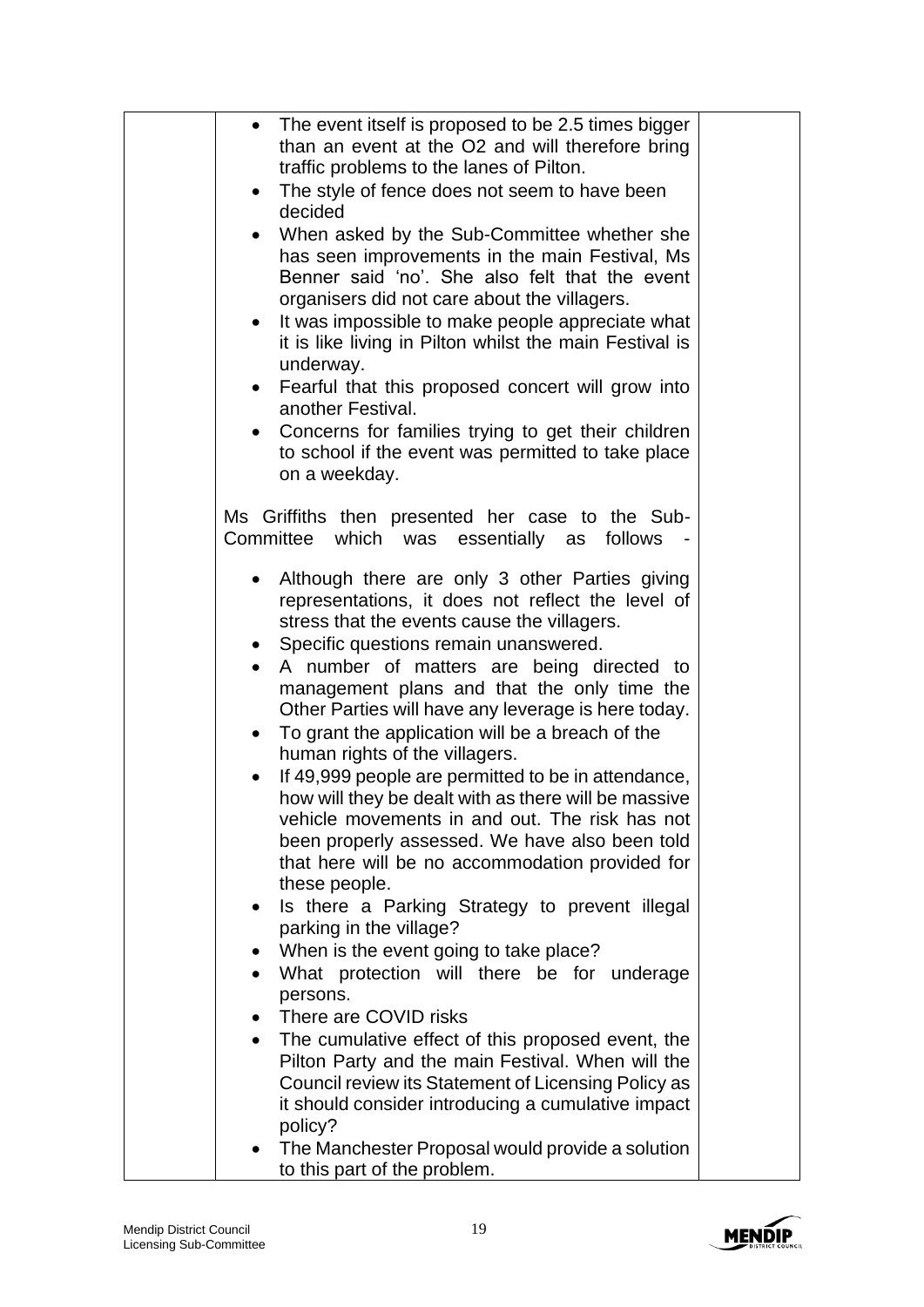| Mr Hall then set out his case to the Sub-Committee as<br>summarised below -                                                                                                                                                                                                                                                                                                                                                                                                                                                                                                                                                                                                                                                                                                                                                                                                                                                                                                               |  |
|-------------------------------------------------------------------------------------------------------------------------------------------------------------------------------------------------------------------------------------------------------------------------------------------------------------------------------------------------------------------------------------------------------------------------------------------------------------------------------------------------------------------------------------------------------------------------------------------------------------------------------------------------------------------------------------------------------------------------------------------------------------------------------------------------------------------------------------------------------------------------------------------------------------------------------------------------------------------------------------------|--|
| The Application is poorly defined and non-<br>$\bullet$<br>compliant<br>The application is rushed and its approach<br>complacent and arrogant. The Applicant does not<br>seem to know whether they are proposing a Pilton<br>event or a light Festival.<br>There has been late and ineffective consultation.<br>$\bullet$<br>Whilst the Applicant attended Pilton Parish<br>Council the Applicant missed two<br>other<br>opportunities to engage, which contrasts with the<br>Priddy Parish Council approach.<br>• How can residents and the Responsible Authority<br>understand cumulative impact when information is<br>not shared?<br>Regarding the control of patrons attending the<br>event, whilst a big fence will provide a deterrent,<br>we do not know what type of fence will be used.<br>How can you have a Security Plan if you don't<br>have this information?<br>Planning – the guidance mentions discussions<br>$\bullet$<br>between the Planning and Licensing Officers. |  |
| At 6.30 pm it was moved by the Chair and seconded by<br>Councillors Carswell and Sprawson-White that the<br>meeting be adjourned for five minutes.                                                                                                                                                                                                                                                                                                                                                                                                                                                                                                                                                                                                                                                                                                                                                                                                                                        |  |
| <b>RESOLVED:</b>                                                                                                                                                                                                                                                                                                                                                                                                                                                                                                                                                                                                                                                                                                                                                                                                                                                                                                                                                                          |  |
| That the meeting be adjourned for five minutes.                                                                                                                                                                                                                                                                                                                                                                                                                                                                                                                                                                                                                                                                                                                                                                                                                                                                                                                                           |  |
| The meeting reconvened at 6.35 pm.                                                                                                                                                                                                                                                                                                                                                                                                                                                                                                                                                                                                                                                                                                                                                                                                                                                                                                                                                        |  |
| Mr Phipps presented the case for the Applicant and<br>advised that Mr Leversedge would address the Sub-<br>Committee regarding noise. Mr Phipps commented as<br>follows -                                                                                                                                                                                                                                                                                                                                                                                                                                                                                                                                                                                                                                                                                                                                                                                                                 |  |
| The application arises because of the coronavirus<br>$\bullet$<br>pandemic. It is made to safeguard the significance<br>of the Festival and to ameliorate the cultural and<br>commercial loss arising from its cancellation this<br>year and last year.<br>The event is proposed to be held on 17 and 18<br>September on a single stage from 14:00 until<br>00:00 hours.                                                                                                                                                                                                                                                                                                                                                                                                                                                                                                                                                                                                                  |  |

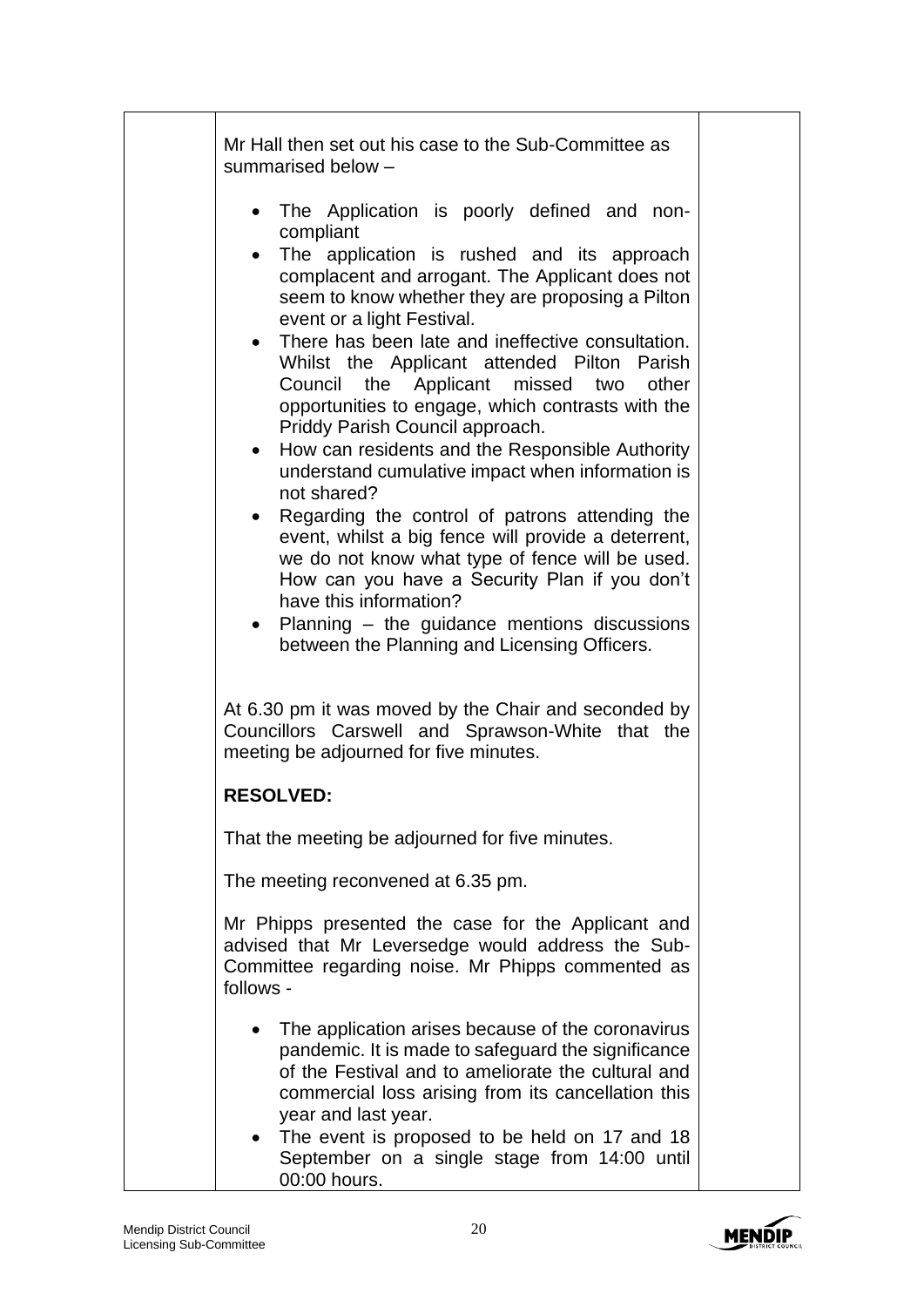| The event was completely different event to the<br>$\bullet$                                          |  |
|-------------------------------------------------------------------------------------------------------|--|
| Festival.<br>There would be 40k public ticket holders with 10k                                        |  |
| staff.                                                                                                |  |
| The team managing event is the same team that                                                         |  |
| manages the Festival.                                                                                 |  |
| In terms of dialogue, there has not been as much<br>$\bullet$                                         |  |
| pre-application consultation as<br>there<br>would<br>normally be. The Government's road map out of    |  |
| COVID was announced on the 22 February which                                                          |  |
| has had a significant impact and considerably                                                         |  |
| shortened timelines.                                                                                  |  |
| application is entirely proper<br>The<br>and<br>$\bullet$                                             |  |
| comprehensive.<br>Jen Mackley emailed the Parish Council on the 30<br>٠                               |  |
| March. The Applicant has attended a MAP                                                               |  |
| meeting and, on the 8 April, consulted with Messrs                                                    |  |
| Lakin and Cloke and Inspector Mark Nicholls of the                                                    |  |
| Avon and Somerset Constabulary.<br>The suggestion that the conditions are not                         |  |
| comprehensive is refuted.                                                                             |  |
| If the EMP is not signed off by the Licensing<br>$\bullet$                                            |  |
| Authority, there will be no event.                                                                    |  |
| Regarding COVID-19, public health does not<br>$\bullet$<br>remit<br><b>of</b>                         |  |
| within<br>the<br>the<br>Licensing<br>come<br>Act 2003. The COVID restrictions/requirement do          |  |
| however trump everything and will be monitored                                                        |  |
| closely.                                                                                              |  |
| In terms of Fire Safety, there is no representation<br>$\bullet$                                      |  |
| from the lead authority. Whilst this cannot be taken<br>as an endorsement of the application, it does |  |
| mean that the Responsible authority is satisfied                                                      |  |
| with the arrangements that are proposed.                                                              |  |
| Traffic and Transport - the Other Parties do not<br>$\bullet$                                         |  |
| appreciate the level of detail in the application<br>which has not been submitted by a 'Johnny Come   |  |
| Lately".                                                                                              |  |
| As this is an application for a new event, it is highly<br>$\bullet$                                  |  |
| appropriate that the Operating Schedule is                                                            |  |
| different and that it doesn't mirror the Operating<br>Schedules for the other events. Your Legal      |  |
| Advisor will no doubt provide advice the Sub-                                                         |  |
| Committee that it is a fundamental tenet of                                                           |  |
| premises licensing that each application is to be                                                     |  |
| treated on its own merits. Mr Kolvin QC, who has                                                      |  |
| provided advice to the Sub-Committee will no<br>doubt be very familiar with this principle.           |  |
| In terms of Environmental Protection, there has                                                       |  |
| been a request for a series of conditions in Mr                                                       |  |

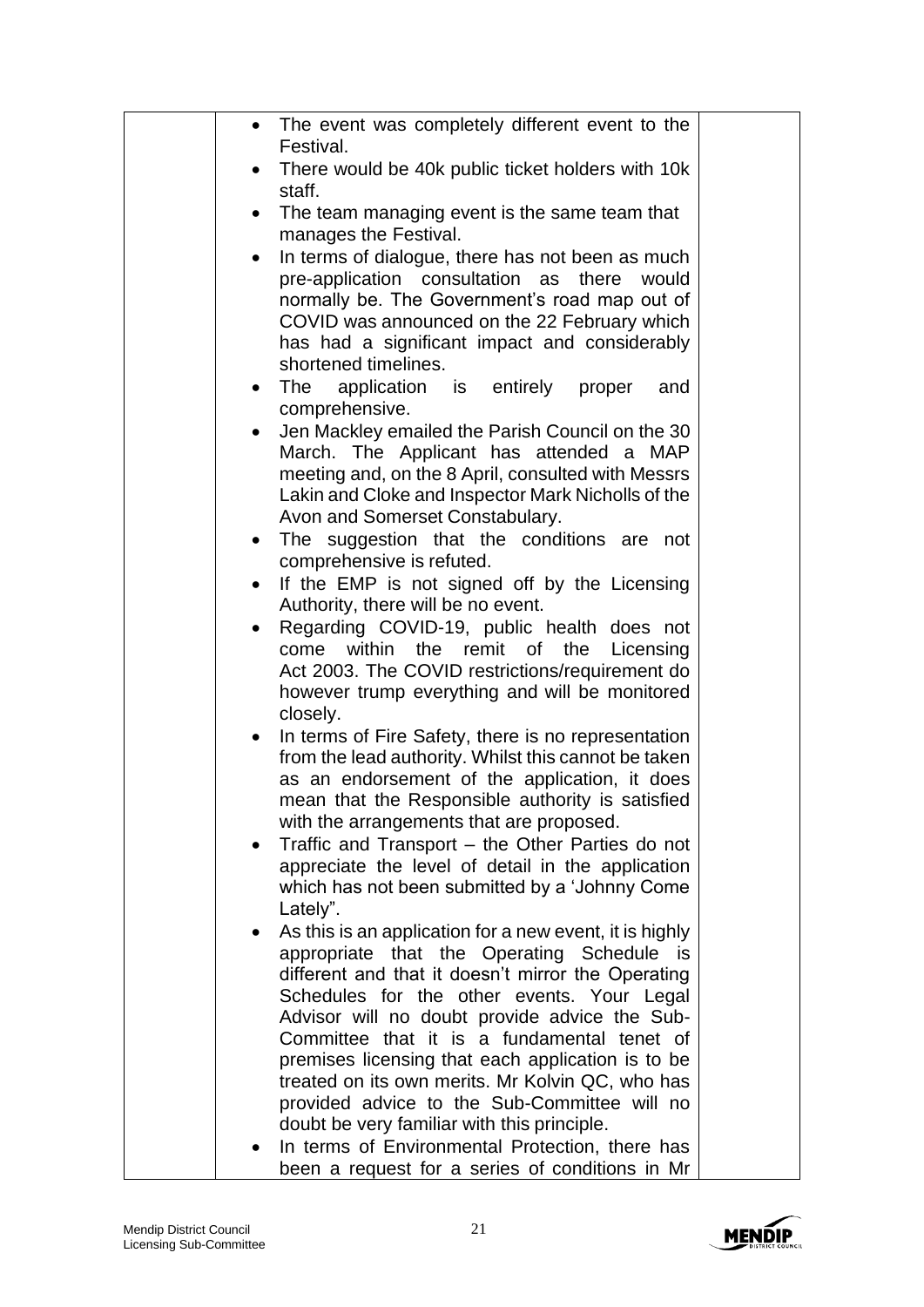| Lakin's representation. The Applicant does not<br>agree that the conditions requested are necessary<br>in the circumstances. The conditions on page 62<br>are agreed but are covered by MAP provisions.<br>The second sentence of bullet point number 2 on<br>page 63 of the Agenda papers is not agreed. It is<br>an unlawful condition.<br>On page 64. The condition involving a suggested<br>$\bullet$<br>dBC level is based upon an unpublished document<br>which is an extraordinary proposition.<br>The cumulative effect $-$ the proposed event is 2<br>single standalone days that will finish at 00:00. Mr<br>Hall and I agree about the Pilton Party, but we are<br>not dealing with the Pilton Party. The levels<br>proposed are legitimate and fair, the Applicant is<br>asking for 70dBA not 75dBA. Mr Leversedge has<br>been involved with the Applicant and Mendip since<br>2002.<br>Traffic - Steve Russell Yarde will speak about<br>$\bullet$<br>getting patrons in an out of the premises. This has<br>been discussed with the Highway Authority, the<br>Parish Council and the Avon and Somerset |  |
|----------------------------------------------------------------------------------------------------------------------------------------------------------------------------------------------------------------------------------------------------------------------------------------------------------------------------------------------------------------------------------------------------------------------------------------------------------------------------------------------------------------------------------------------------------------------------------------------------------------------------------------------------------------------------------------------------------------------------------------------------------------------------------------------------------------------------------------------------------------------------------------------------------------------------------------------------------------------------------------------------------------------------------------------------------------------------------------------------------------------|--|
| Constabulary.                                                                                                                                                                                                                                                                                                                                                                                                                                                                                                                                                                                                                                                                                                                                                                                                                                                                                                                                                                                                                                                                                                        |  |
| The Applicant has sought to accommodate<br>$\bullet$<br>residents.                                                                                                                                                                                                                                                                                                                                                                                                                                                                                                                                                                                                                                                                                                                                                                                                                                                                                                                                                                                                                                                   |  |
|                                                                                                                                                                                                                                                                                                                                                                                                                                                                                                                                                                                                                                                                                                                                                                                                                                                                                                                                                                                                                                                                                                                      |  |
| In terms of Mr Hall's comments, Mr Phipps advised as                                                                                                                                                                                                                                                                                                                                                                                                                                                                                                                                                                                                                                                                                                                                                                                                                                                                                                                                                                                                                                                                 |  |
| $follows -$                                                                                                                                                                                                                                                                                                                                                                                                                                                                                                                                                                                                                                                                                                                                                                                                                                                                                                                                                                                                                                                                                                          |  |
| The Applicant does not accept that there has been                                                                                                                                                                                                                                                                                                                                                                                                                                                                                                                                                                                                                                                                                                                                                                                                                                                                                                                                                                                                                                                                    |  |
| a lack of engagement on its part.                                                                                                                                                                                                                                                                                                                                                                                                                                                                                                                                                                                                                                                                                                                                                                                                                                                                                                                                                                                                                                                                                    |  |
| The use of the farm for camping this summer. That                                                                                                                                                                                                                                                                                                                                                                                                                                                                                                                                                                                                                                                                                                                                                                                                                                                                                                                                                                                                                                                                    |  |
| is a planning matter for planning.                                                                                                                                                                                                                                                                                                                                                                                                                                                                                                                                                                                                                                                                                                                                                                                                                                                                                                                                                                                                                                                                                   |  |
| The application for a licence in perpetuity $-$ is open                                                                                                                                                                                                                                                                                                                                                                                                                                                                                                                                                                                                                                                                                                                                                                                                                                                                                                                                                                                                                                                              |  |
| for an Applicant to seek a discrete licence for a                                                                                                                                                                                                                                                                                                                                                                                                                                                                                                                                                                                                                                                                                                                                                                                                                                                                                                                                                                                                                                                                    |  |
| short period of time. The Applicant<br>has                                                                                                                                                                                                                                                                                                                                                                                                                                                                                                                                                                                                                                                                                                                                                                                                                                                                                                                                                                                                                                                                           |  |
| chosen not to do this.                                                                                                                                                                                                                                                                                                                                                                                                                                                                                                                                                                                                                                                                                                                                                                                                                                                                                                                                                                                                                                                                                               |  |
| The Applicant will have an appropriate fence in<br>$\bullet$                                                                                                                                                                                                                                                                                                                                                                                                                                                                                                                                                                                                                                                                                                                                                                                                                                                                                                                                                                                                                                                         |  |
| place.                                                                                                                                                                                                                                                                                                                                                                                                                                                                                                                                                                                                                                                                                                                                                                                                                                                                                                                                                                                                                                                                                                               |  |
| Criticism that Licensing Officers have not been<br>$\bullet$<br>robust is unfair. You only have to look at the                                                                                                                                                                                                                                                                                                                                                                                                                                                                                                                                                                                                                                                                                                                                                                                                                                                                                                                                                                                                       |  |
| dialogue that has been taking place.                                                                                                                                                                                                                                                                                                                                                                                                                                                                                                                                                                                                                                                                                                                                                                                                                                                                                                                                                                                                                                                                                 |  |
|                                                                                                                                                                                                                                                                                                                                                                                                                                                                                                                                                                                                                                                                                                                                                                                                                                                                                                                                                                                                                                                                                                                      |  |
| In terms of Ms Griffith's comments, Mr Phipps advised -                                                                                                                                                                                                                                                                                                                                                                                                                                                                                                                                                                                                                                                                                                                                                                                                                                                                                                                                                                                                                                                              |  |
| I would invite the Sub-Committee to look very<br>$\bullet$<br>carefully at the oral representation today. These<br>should relate to those matters set out in the<br>written representation.                                                                                                                                                                                                                                                                                                                                                                                                                                                                                                                                                                                                                                                                                                                                                                                                                                                                                                                          |  |
| Each application should be dealt with on its own<br>merits and so the suggestion that comparisons                                                                                                                                                                                                                                                                                                                                                                                                                                                                                                                                                                                                                                                                                                                                                                                                                                                                                                                                                                                                                    |  |

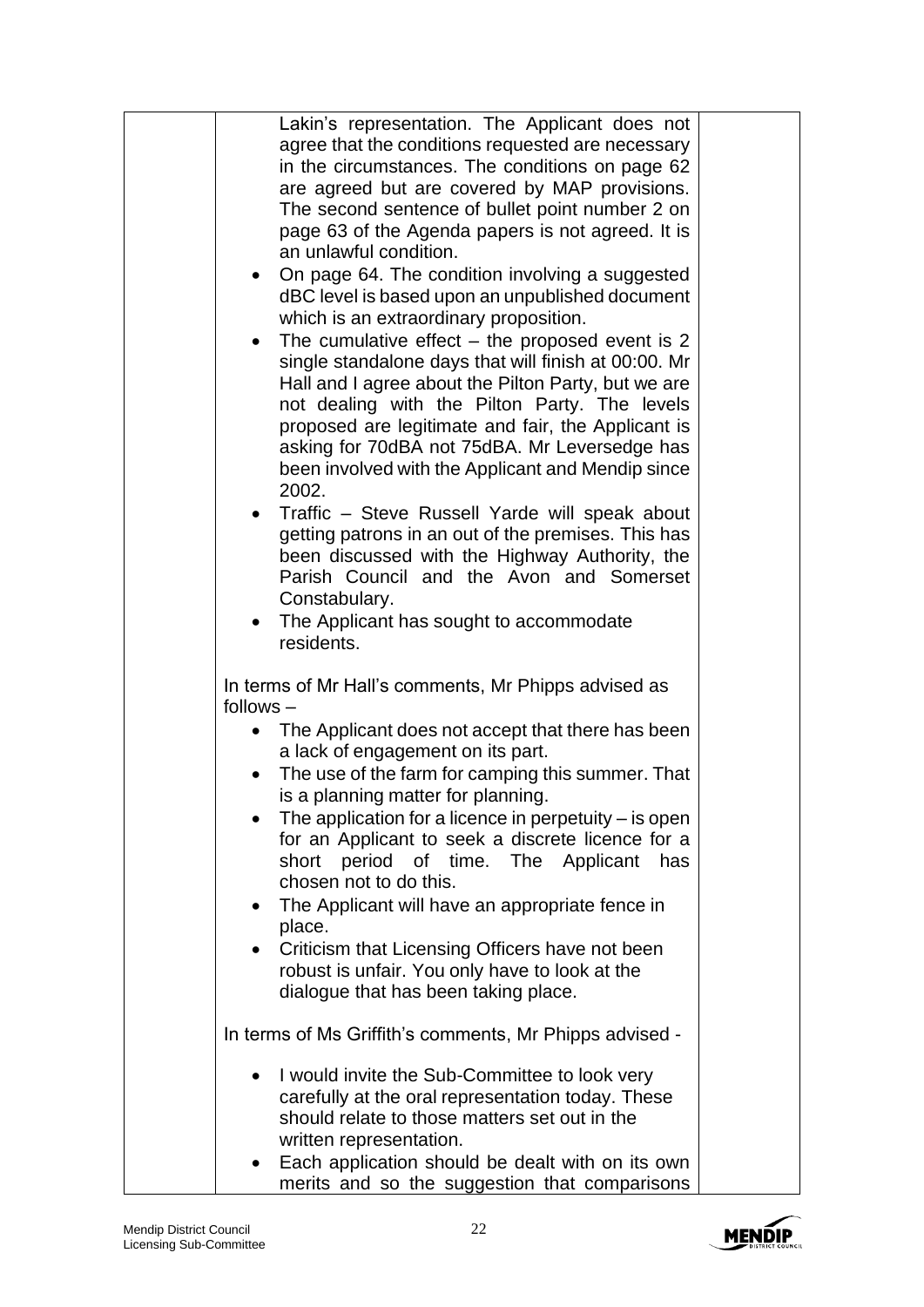| should be made to other events should<br>be ignored.                                                                                                                                                                                                                                                                                                |
|-----------------------------------------------------------------------------------------------------------------------------------------------------------------------------------------------------------------------------------------------------------------------------------------------------------------------------------------------------|
| Reference to an "unlicensed pub" is a mirror into                                                                                                                                                                                                                                                                                                   |
| the<br>tone<br>and<br>appropriateness<br>0f<br>the<br>representation.                                                                                                                                                                                                                                                                               |
| As the Applicant's legal representative, I have<br>written to all the Other Parties.                                                                                                                                                                                                                                                                |
| Comparisons have been made to the 1985<br>Festival and the 2000 Festival. However, the<br>proposed event is not a Festival.                                                                                                                                                                                                                         |
| Mr Leversedge was then invited to address the Sub-<br>Committee. He stated that he had overseen noise<br>management for the Festival since 2002. He went on to<br>advise as follows -                                                                                                                                                               |
| Initially the licence only allowed up to 60 decibels<br>at the Pyramid Stage. This caused problems with<br>crowd logistics.                                                                                                                                                                                                                         |
| An application to increase to 65 decibels was<br>$\bullet$<br>granted. We haven't seen a rise in complaints and<br>take this as a fair yardstick to go by.                                                                                                                                                                                          |
| Regarding the guidance on dBC levels, I was part<br>$\bullet$<br>of a committee that looked at this as part of a Code<br>of Practice in 2008. No document emerged and<br>the Applicant does not feel that it should be<br>accepted.                                                                                                                 |
| The period between $10:00 - 14:00$ hours is not<br>$\bullet$<br>part of the application and it should not therefore<br>be part of a condition.                                                                                                                                                                                                      |
| I would propose to be on site throughout the event,<br>$\bullet$<br>monitoring the stage and off site, predominantly in<br>Pilton. I will be in full control of the sound levels,<br>contactable and available.                                                                                                                                     |
| When questioned by the Sub- Committee as to the<br>suggestion that a 'Manchester Group' be set up, Mr<br>Leversedge<br>advised<br>that<br>Adrian<br>Coombs<br>was responsible for community engagement. He advised<br>that we are here because of COVID and was hopeful to<br>be back on track for the main Festival and the Pilton<br>Party, soon. |
| In response to further questions the following points were<br>$made -$                                                                                                                                                                                                                                                                              |
| Regarding questions on a licence in perpetuity and<br>every fallow year, Mr Phipps stated that this is a<br>COVID inspired application for a COVID inspired                                                                                                                                                                                         |

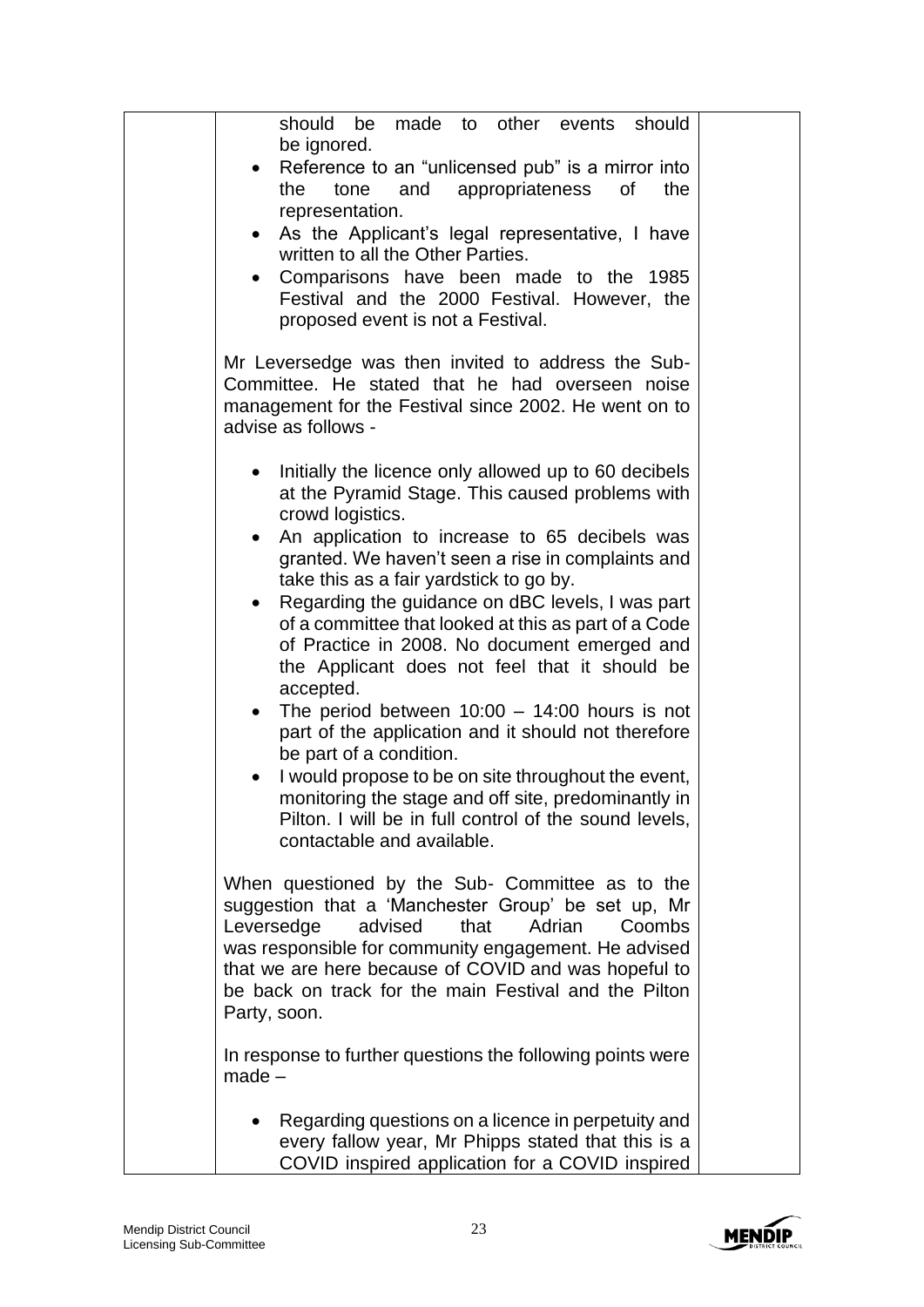| event. Whilst there was no intention to hold this<br>event every fallow year, the applicant could not say<br>they would not.<br>In terms of ticket sales and whether they will be for<br>$\bullet$<br>one night or a weekend, Mr Phipps advised that<br>nothing could be done before the Applicant had a<br>licence. The Applicant would then need to<br>understand the roadmap post 21 June and then<br>look at available artists. The Applicant will develop<br>a ticketing strategy and line-up that takes account<br>of the community regarding available facilities.<br>Under 18s will be admitted with a responsible adult<br>with smaller children be admitted for free. All<br>arrangements regarding children will be set up<br>following full liaison with Responsible Authorities.<br>With regards to where people will stay, Mr Phipps<br>$\bullet$<br>advised that a condition will be offered to Ms<br>Benner that the Applicant will sweep all car parks<br>before and at the end at the end of the event. This<br>will be included in the Security and Stewarding<br>Plan.<br>Finally, Mr Phipps stated that there are clearly<br>economic benefits to the wider community if<br>patrons were able to stay for consecutive nights<br>but there would also need to safeguard residents.<br>The Applicant advised that anybody purchasing a<br>ticket would be advised that there was no camping<br>on site. There are a lot of local B&Bs, hotels and<br>campsites in the vicinity The Applicant has<br>contacted bus operators in Glastonbury, Street,<br>Wells and Shepton Mallet. The event will not be<br>held in June-July, so it will be colder and get darker<br>early. The Applicant will be recommending patrons<br>to go off site on the basis that they will put in hand<br>arrangements to get them back.<br>At 8.15 pm it was moved by the Chair and seconded by |  |
|----------------------------------------------------------------------------------------------------------------------------------------------------------------------------------------------------------------------------------------------------------------------------------------------------------------------------------------------------------------------------------------------------------------------------------------------------------------------------------------------------------------------------------------------------------------------------------------------------------------------------------------------------------------------------------------------------------------------------------------------------------------------------------------------------------------------------------------------------------------------------------------------------------------------------------------------------------------------------------------------------------------------------------------------------------------------------------------------------------------------------------------------------------------------------------------------------------------------------------------------------------------------------------------------------------------------------------------------------------------------------------------------------------------------------------------------------------------------------------------------------------------------------------------------------------------------------------------------------------------------------------------------------------------------------------------------------------------------------------------------------------------------------------------------------------------------------------------------------------------------------------------------|--|
| Councillors Carswell and Sprawson-White to adjourn the<br>meeting for five minutes.                                                                                                                                                                                                                                                                                                                                                                                                                                                                                                                                                                                                                                                                                                                                                                                                                                                                                                                                                                                                                                                                                                                                                                                                                                                                                                                                                                                                                                                                                                                                                                                                                                                                                                                                                                                                          |  |
| <b>RESOLVED:</b>                                                                                                                                                                                                                                                                                                                                                                                                                                                                                                                                                                                                                                                                                                                                                                                                                                                                                                                                                                                                                                                                                                                                                                                                                                                                                                                                                                                                                                                                                                                                                                                                                                                                                                                                                                                                                                                                             |  |
| That the meeting be adjourned for five minutes.                                                                                                                                                                                                                                                                                                                                                                                                                                                                                                                                                                                                                                                                                                                                                                                                                                                                                                                                                                                                                                                                                                                                                                                                                                                                                                                                                                                                                                                                                                                                                                                                                                                                                                                                                                                                                                              |  |
| The meeting reconvened at 8.20 pm.                                                                                                                                                                                                                                                                                                                                                                                                                                                                                                                                                                                                                                                                                                                                                                                                                                                                                                                                                                                                                                                                                                                                                                                                                                                                                                                                                                                                                                                                                                                                                                                                                                                                                                                                                                                                                                                           |  |
| The Chair the invited the parties to sum up.                                                                                                                                                                                                                                                                                                                                                                                                                                                                                                                                                                                                                                                                                                                                                                                                                                                                                                                                                                                                                                                                                                                                                                                                                                                                                                                                                                                                                                                                                                                                                                                                                                                                                                                                                                                                                                                 |  |
| In summing up the Senior Licensing and Business<br>Support Officer advised the Sub-Committee to consider                                                                                                                                                                                                                                                                                                                                                                                                                                                                                                                                                                                                                                                                                                                                                                                                                                                                                                                                                                                                                                                                                                                                                                                                                                                                                                                                                                                                                                                                                                                                                                                                                                                                                                                                                                                     |  |

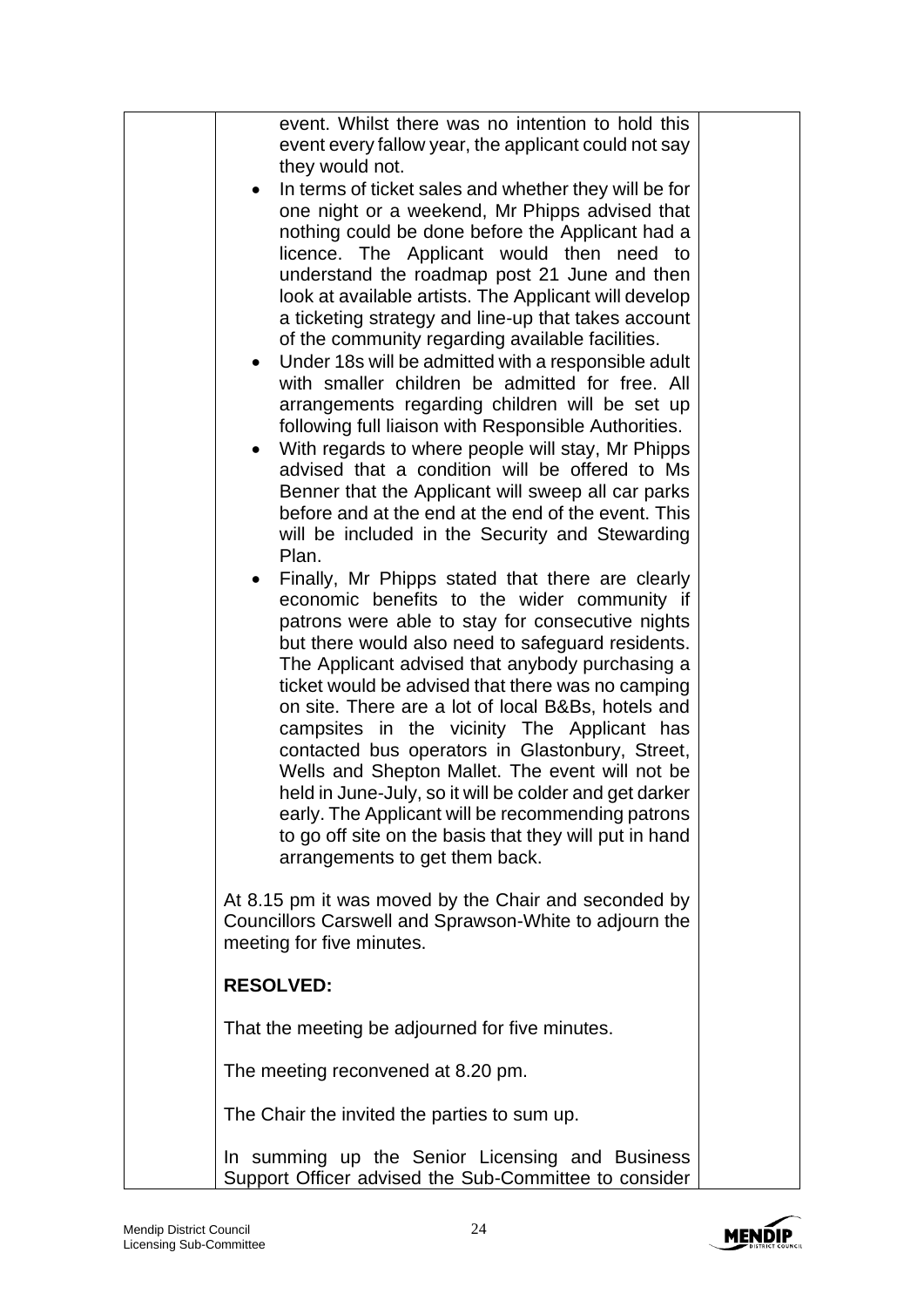| the matter on its merits. He advised the Sub-Committee<br>to have regard to the Licensing Act 2003 and to the<br><b>Council's Licensing Policy.</b>                                                                                                                                                                                                                                                                                                                                                         |  |
|-------------------------------------------------------------------------------------------------------------------------------------------------------------------------------------------------------------------------------------------------------------------------------------------------------------------------------------------------------------------------------------------------------------------------------------------------------------------------------------------------------------|--|
| He presented the Sub-Committee with three options:<br>Grant the application with no modifications, and only<br>attach conditions as required by the 2003 Act. These<br>shall include mandatory conditions and conditions<br>consistent with the operating schedule.<br>Grant the application, modified to such an extent as<br>$\bullet$<br>the Licensing Authority considers appropriate for the<br>promotion of the Licensing Objectives<br>Refuse the application, giving reasons for its decision.<br>٠ |  |
| The Legal Adviser reminded the Sub-Committee of the<br>advice given at the beginning of the meeting in terms of<br>the appropriate weight that should be afforded to the<br>Licensing policy, given the fact it had expired.                                                                                                                                                                                                                                                                                |  |
| Ms Benner felt insufficient reassurance had been<br>provided to the villagers given the concerns raised.                                                                                                                                                                                                                                                                                                                                                                                                    |  |
| Ms Griffiths felt the application was non-compliant and<br>vague. She felt given the fact the application was unclear<br>the Sub-Committee should either reuse it or seek clarity.<br>She felt that give so many matters were being 'parked'<br>into the management plan, highlighted the gaps.                                                                                                                                                                                                             |  |
| Moving on, Ms Griffiths urged the Council to improve its<br>engagement with effected communities. She<br>felt<br>consideration should be given to cumulative effect, given<br>the stress the events caused.                                                                                                                                                                                                                                                                                                 |  |
| She concluded by asking Members to consider the facts<br>and to consider the real concerns that existed.                                                                                                                                                                                                                                                                                                                                                                                                    |  |
| Mr Hall felt the Council had failed to comply with its<br>statutory requirements. The application had been rushed<br>through resulting in non-compliance.                                                                                                                                                                                                                                                                                                                                                   |  |
| He added that the volume of additional information<br>provided, such as the additional conditions, resulted in a<br>feeling of unfairness.                                                                                                                                                                                                                                                                                                                                                                  |  |
| Mr Hall requested that the Sub-Committee, if it is so<br>minded, to grant the licence for a period of one year only,<br>given the Applicant has advised the application arose<br>because of COVID.                                                                                                                                                                                                                                                                                                          |  |